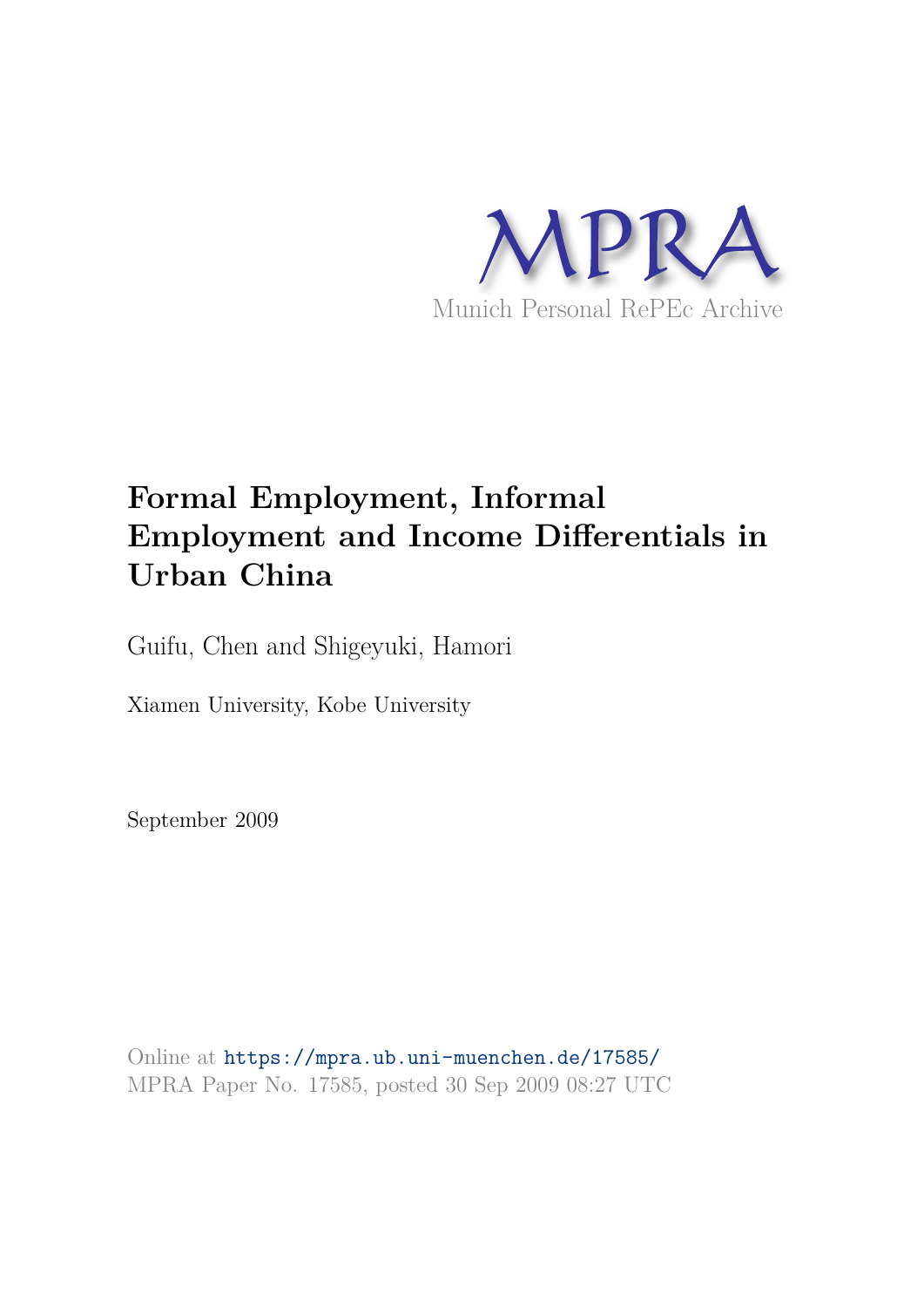## **Formal Employment, Informal Employment and Income Differentials in Urban China**

Guifu Chen School of Economics, Xiamen University, Xiamen, China. Email: cgf552288@yahoo.com.cn.

Shigeyuki Hamori Faculty of Economics, Kobe University, Kobe JAPAN Email: hamori@econ.kobe-u.ac.jp

#### *Abstract*

Oaxaca's study (1973), along with the China Health and Nutrition Survey (CHNS) questionnaire (2004 and 2006 pooling data), is used as the basis for this study in estimating the formal-informal employment hourly income differential, as well as the formal and informal male-female employment hourly income differential in urban China. The results indicate that differences in the characteristics between formal and informal employment account for a much higher percentage of the hourly income differential than do discrimination. In addition, ignoring the sample selection bias, one finds the formal male-female, the informal male-female hourly income differential and the degree of discrimination against informal women's employment will be overestimated; conversely, the degree of discrimination against formal women's employment will be underestimated.

JEL classification number: J40, J70

Key words: formal employment, informal employment, income differentials, Chinese labor market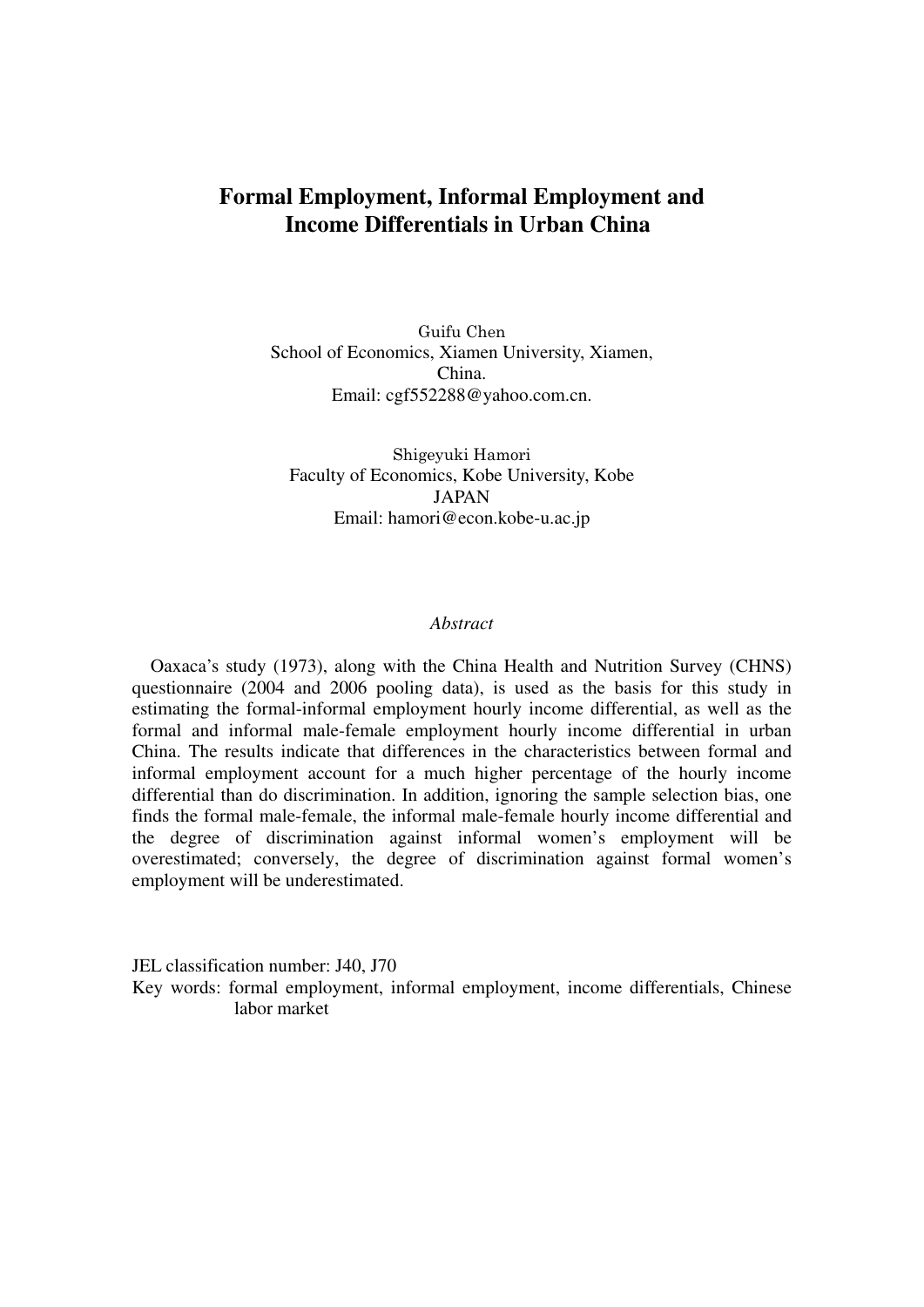### **1. Introduction**

Although informal employment has existed in China since 1949, informal employment as a fully developed concept is new. Until 1978, the ideological emphasis upon state and collective ownership severely limited the scope for other types of ownership of enterprise (for example by private, self-employed individuals), and back then informal employment existed on a small scale only. In the wake of reforms in 1978, particularly in the 1990s, other types of business ownership rapidly expanded. With the intensification of state enterprise reform from the mid-1990s onwards, and subsequent mass redundancies, the Chinese Government has taken an increasing interest in other forms of ownership of enterprise as a means of addressing the issue of unemployment. On the other hand, state and collective enterprises have also made use of informal employment, in order to cut costs. From the supply side, without taking into account mass redundancies by state- and collective-owned enterprises, the effect of heavy migrations from rural areas and new entrants into the labor market every year, has been to sharply increase informal employment.

Economists estimate informal employment based on differences between household labor survey statistics and employment figures provided by enterprises (the former is larger than the latter), based on the particular Chinese statistical system. That is, informal employment refers to the part of employment which is not recorded because enterprises do not report it for various reasons (Cai and Wang, 2004; Wu and Li, 2006). Using this methodology, the informal employment is estimated to have been about 23,130,000 in 1990, which approximate number was maintained until 1996. Informal employment rapidly increased from 1997, and rose to 174,610,000 in 2005. On the other hand, the share of informal employment also rose, and exceeded 30 per cent from 1999. The share of informal employment is shown in figure 1.

In China, persons employed in the formal sector have a much higher average income than those in informal employment. As shown in Table 1, according to the 2004 and 2006 pooling data of the China Health and Nutrition Survey  $(CHNS)^1$  questionnaire, in 2005, the average income of those in formal employment<sup>2</sup> in urban China was 8.7 yuan an hour, while the average income of those informally employed was 5.3 yuan an hour, that is, 60.9 percent of those in formal employment. On the other hand, women have lower average earnings than men, and the male-female average earnings differentials are

-

<sup>1</sup> Source: http://www.cpc.unc.edu/projects/china

 $2^2$  The definition of formal employment in this paper will be introduced in detail in section 3.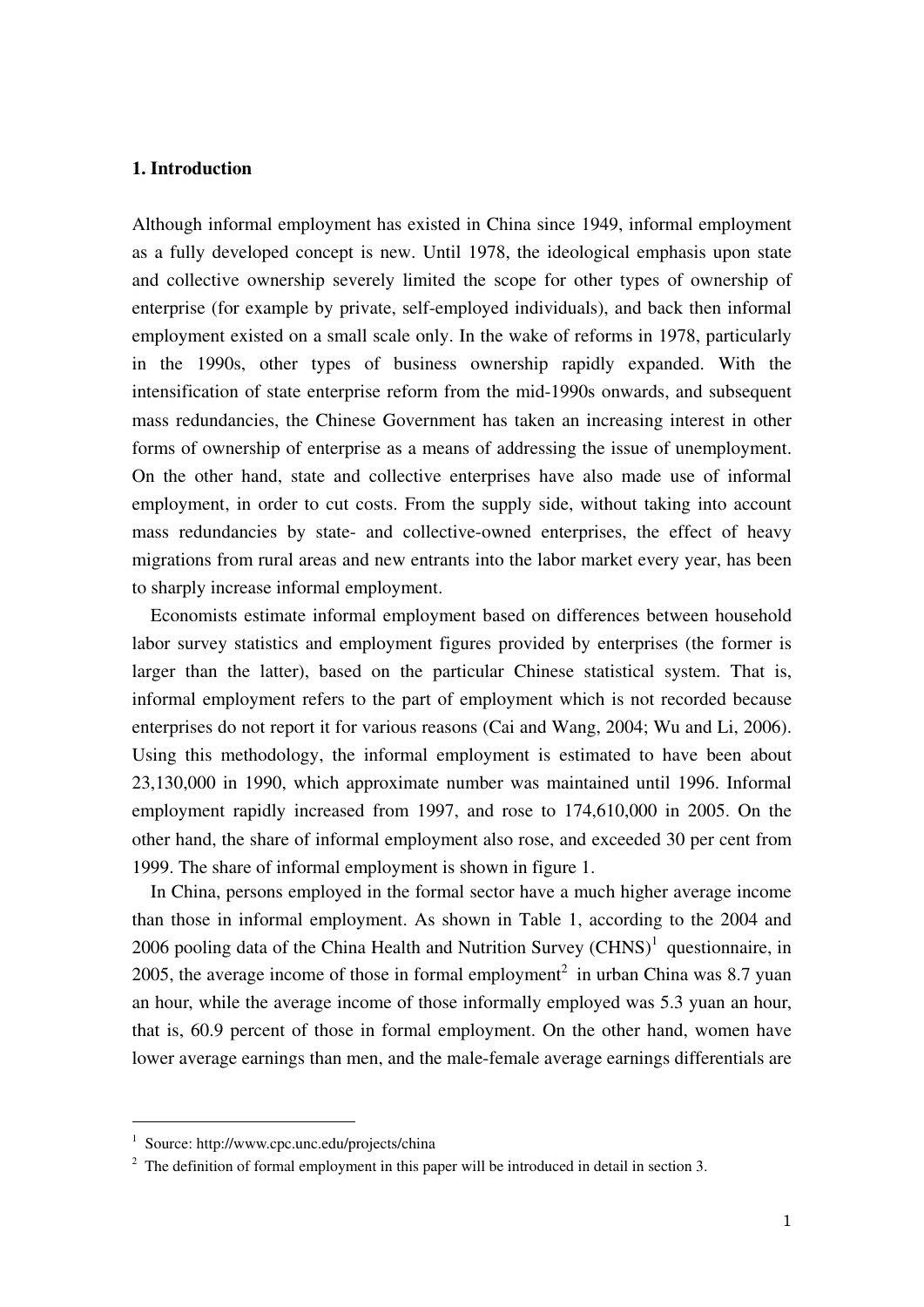widening<sup>3</sup>. According to CHNS, in 2005, the average formal male and informal male employment income in urban China was 8.9 yuan and 5.8 yuan an hour, respectively, while the average formal female and informal female employment income was 8.3 yuan and 4.9 yuan an hour, respectively, that is, female employment yielded 93.3 and 84.5 percent of male earnings.

This paper provides answers to the following questions: what factors affect the hourly income differentials between formal employment and informal employment, between formal male employment and formal female employment, and between informal male employment and informal female employment. In particular, how much impact does labor market discrimination have on informal employment and female hourly income?

Section 2 introduces the literature; section 3 presents the data and the definitions of variables; section 4 presents the empirical results; and the final section offers concluding remarks.

#### **2. Selected Literature Survey**

1

Before introducing the literature, it is essential to first clarify the characteristics of the term "informal employment". ILO (2002) characterizes informal employment as follows: Under the expanded concept, informal employment is understood to include all remunerative work—both self-employment and wage employment—that is not recognized, regulated, or protected by existing legal or regulatory frameworks as well as non-remunerative work undertaken in an income-producing enterprise. Most informal workers—including both self-employed and wage workers—are deprived of secure work, worker's benefits, social protection, and representation or voice. The self-employed have to take care of themselves and their enterprises. Moreover, they often face a competitive disadvantage vis-à-vis larger formal firms in capital and product markets. Informal wage workers also have to take care of themselves as they receive few (if any) employer-sponsored benefits. Moreover, both groups receive little (if any) legal or social protection. As a result of these and other factors, a higher percentage of people working in the informal economy, compared to those working in the formal economy, are poor.

In recent decades, developing countries have experienced a steady and substantial increase in the share of workers characterized by informal employment status. ILO

<sup>3</sup> Women's Studies Institute of China (WSIC) (2006) indicated that in 1978, the average number of earning females in urban units was 83 percent of that of males; however, it fell to 81.9 percent in 2003.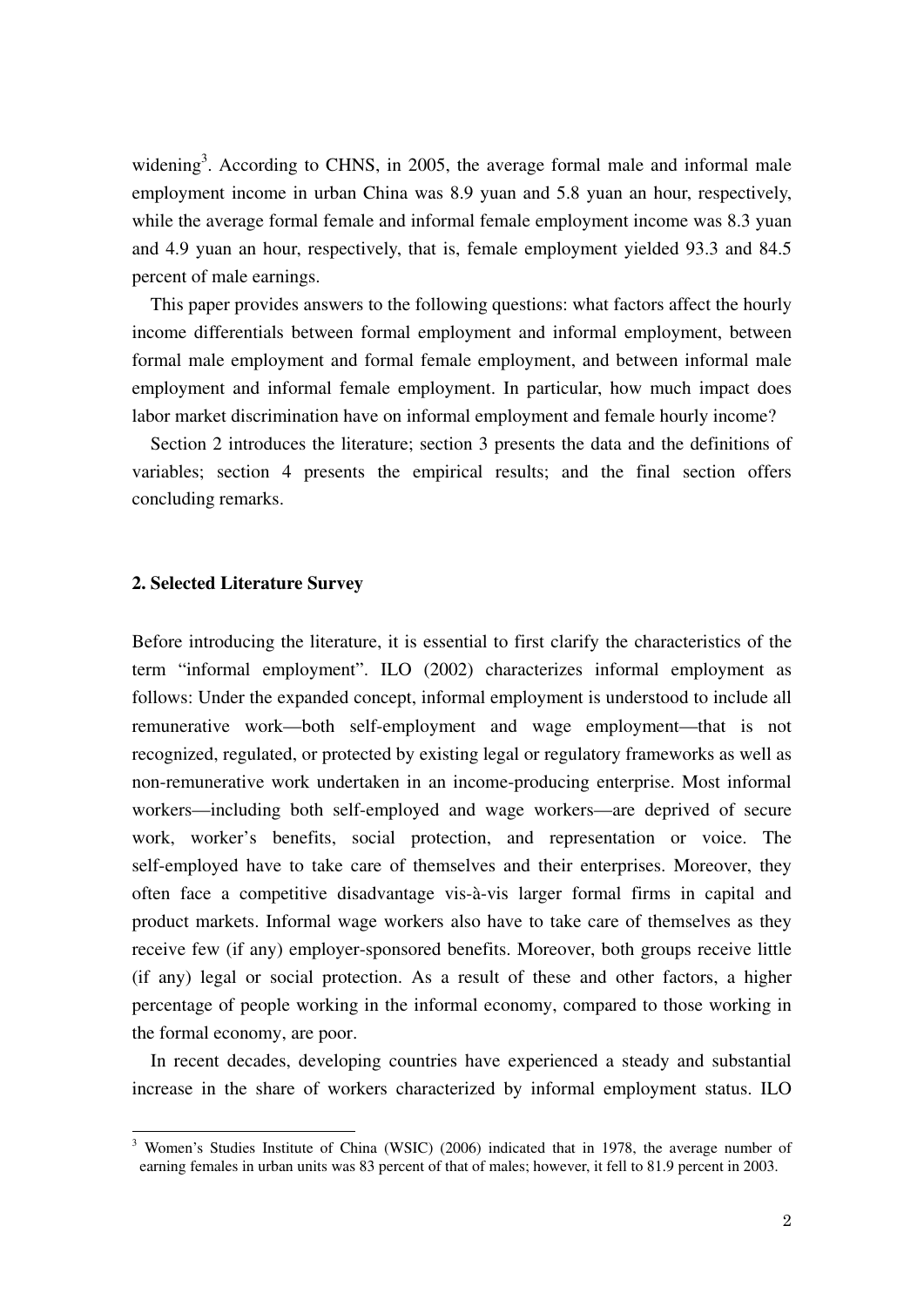(2002) indicates informal employment as a percentage of non-agricultural employment in some regions in 2000 as follows: 48 per cent in North Africa (Algeria, 43; Morocco, 45; Tunisia, 50; Egypt, 55); 72 per cent in Sub-Saharan Africa (Benin, 93; Chad, 74; Guinea, 72; Kenya, 72; South Africa, 51); 51 per cent in Latin America (Bolivia, 63; Brazil, 60; Chile, 36 Colombia, 38; Costa Rica, 44; El Salvador, 57; Guatemala, 56; Honduras, 58; Mexico, 55; Dominican Republic, 48; Venezuela, 47); 65 per cent in Asia (India, 83; Indonesia, 78; Philippines, 72; Thailand, 51; Syria, 42).

A number of explanations have been offered to account for the rise in informal employment. Portes and coauthors provide a dynamic view of the growth of informal employment in the context of import substitution and export-oriented development strategies (Portes, 1989, 1994; Portes and Schauffler, 1993). Other studies similarly describe the linkages between export-oriented and multinational firms and informal employment through, for instance, subcontracting arrangements and export-processing zones, and thus the linkages more generally between globalization and informality (Carr and Chen, 2001; de Oliveira and Roberts, 1994; Maloney, 1997). Another explanation proffered to account for the growing share of informal employment is that higher labor standards in the formal sector may lead to a higher share of informal employment (World Bank, 1995). Whereas, in contrast, Galli and Kucera (2004) find that countries with higher labor standards tend to have higher shares of formal employment and lower shares of informal employment for 14 Latin American countries in the 1990s.

Many of the empirical studies in more recent years seem to indicate wage differences between formal and informal workers. Marcouiller, Ruiz, and Woodruff (1997) applied wage regressions to calculate unexplained wage gaps between the two sectors. The results showed that significant wage premiums are associated with work in the formal sector in El Salvador and Peru, whereas, in contrast, a premium is associated with informal work in Mexico. Tansel (2000) carried out an analysis for men and women workers separately, using the 1994 Turkish Household Expenditure Survey, defining uncovered wage earners and self-employed as part of the informal sector, while covered wage earners were considered part of the formal sector. The results indicated substantial earnings differences between the formal and informal sectors for men but not for women. Also, for Mexico, Gong and van Soest (2002) found that wage differentials between the formal and informal sectors are typically small for the lesser educated and become more significant with increasing levels of education. In addition, Pratap and Quintin (2006) find that, after controlling for selection, no wage premium remains and job satisfaction is not lower in the informal sector in the Argentinean data.

Cai and Wang (2004) provide an approach to estimating total informal employment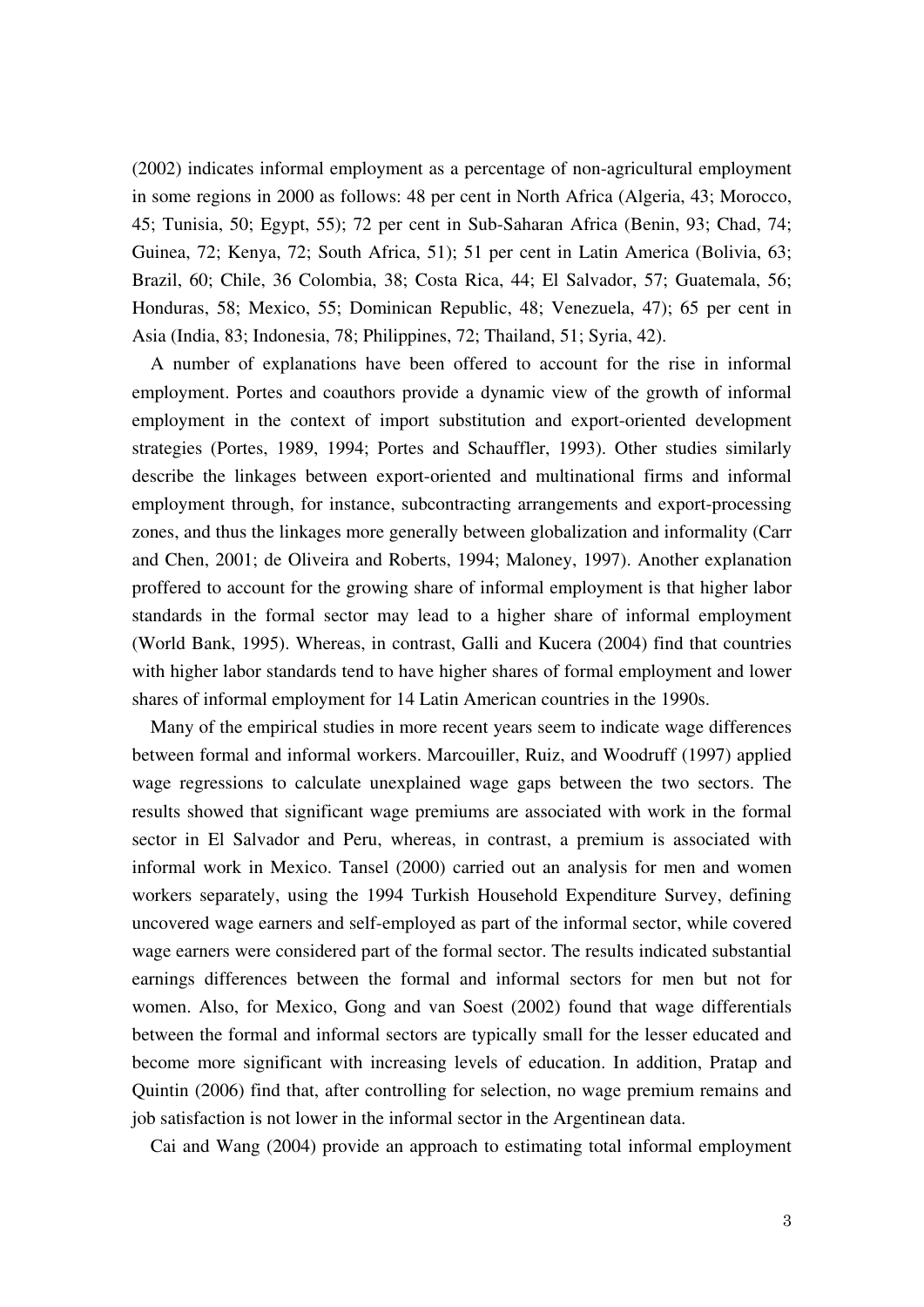in urban China, based on the particular statistics system. Hu and Li (2006) indicate that about 90 per cent of the observed informal employment and formal employment monthly income differential can be explained by differences in observed characteristics in urban China 2003.

This paper will clarify what factors affect the hourly income differentials between formal and informal employment, and provide a more accurate and up-to-date measure of the hourly income differentials between formal male and formal female employment, and between informal male and informal female employment in China, taking into account the possible selectivity bias.

#### **3. Data and the Definitions of Variables**

This paper uses the data derived from the CHNS  $(2004$  and  $2006)$  questionnaire<sup>4</sup>. The questionnaires for CHNS 2004 and 2006 were distributed in 9 provinces, namely, Heilongjiang, Jiangsu, Shandong, Guizhou, Guangxi, Hubei, Henan, Hunan, and Liaoning (18 cities with 216 neighborhoods, and 36 counties with 432 villages). The data in this paper, on the other hand, make use of the urban household data only.

In section 2, multiple contending definitions of formal and informal employment are used in the empirical studies literature. Because of data availability, here we identify individuals who "*work for another person or enterprise as a permanent employee*" as being engaged in formal employment<sup>5</sup>. On the other hand, we define informal employment as the work of those who are "*self-employed*" or who is "a *contractor with other people or enterprise*" or "a *temporary worker*" or "*paid family worker*". That is, in line with the Chinese economy and data availability, employment is considered formal employment when the employment is permanent, rather than being determined by if the employment is in formal enterprise.

In this paper, income includes wages, bonuses and subsidies (grocery subsidy, health allowance, bath and haircut allowance, book and newspaper allowance, housing and other subsidies). In accordance with the standard practice, the following were excluded from the analysis: students, agricultural workers, members of the armed forces, the

<sup>&</sup>lt;sup>4</sup> The data for 2003 and 2005 are pooled for our analysis. We also convert the income in 2003 into the income for 2005, taking into account the price increase (or decrease) in each province.

<sup>&</sup>lt;sup>5</sup> The 2003 and 2005 CHNS data includes the questionnaire: What is your employment position in this occupation? 1. self-employed, owner-manager with employees; 2. self-employed, independent operator with no employees; 3. works for another person or enterprise as a permanent; 4. contractor with other people or enterprise; 5. temporary worker; 6. paid family worker ; 7. unpaid family worker; 8. other; 9. unknown.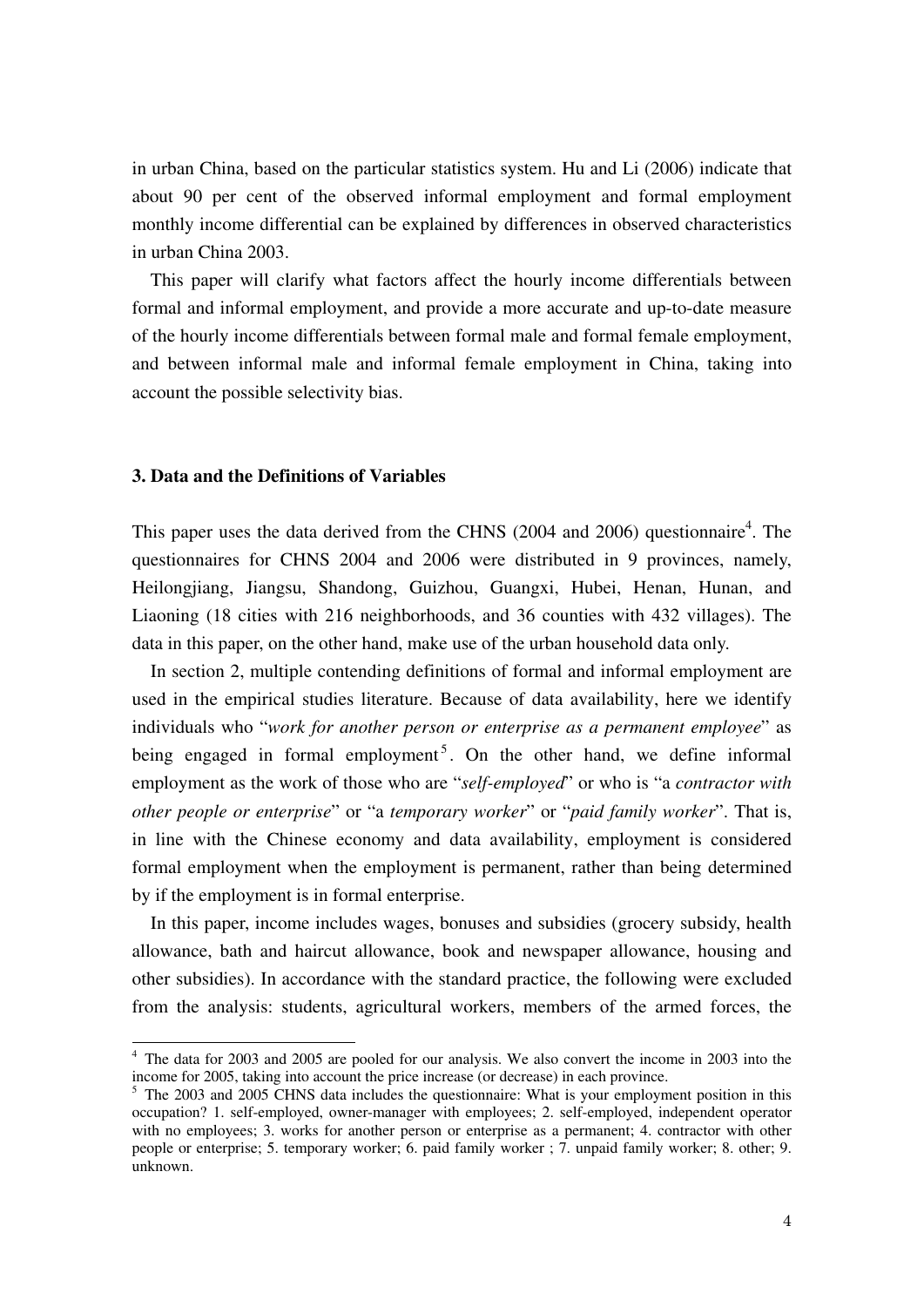disabled, retired employees who were rehired, and male household workers. Also excluded were all persons aged 15 or less (China's labor law sets the minimum employment age at 16 years) as well as respondents who provided incomplete information on income, education, household composition, or other details. After the exclusions, the sample comprised 2,526 working individuals (1,593 men and 933 women) between the ages of 16 (school-leaving age) and 55 (state retirement age for women) or 60 (state retirement age for men)—all of whom earn incomes from a main job—and 441 females aged 16–55 doing housework (non-working women). Using the above definitions of formal and informal employment, informal employment as a percentage of non-agricultural employment is 36.9 in 2005, similar to the 36.1 obtained from the *China Statistical Book 2006*, using Cai and Wang's (2004) approach<sup>6</sup>.

In separate survey questions, the respondents were asked to indicate the average daily working hours and the average weekly working days. The hourly income can be calculated from the annual income and working hours. The dependent variable used in the income equations is the log of hourly cash income earned from the main job. Earnings from secondary jobs and nonmonetary benefits were excluded from the analysis.

The survey includes eight categories of education, based on academic degrees. Three education level dummies (*DS1, DS2,* and *DS3*) were included in hourly income equations. The duration of job training is not observed in the present data; hence, the variable of experience or tenure (years employed in the present job) could not be controlled with a direct measure. Instead, age was used, entered in both linear (*AGE*) and quadratic forms (*Age2*). Additional variables include a set of dummies representing the type of minority (*FOLK*), household registration (*HUKOU*), marital status (*MARRIED*), locality (*METRO*), settlement area (*EAST*), occupation (*TECHN, MANAGER, CRAF,* and *SEVCL*), and the type of work unit (*GOVOWN* and *COLOWN*). *EAST* is set as 1 for Jiangsu and Shandong and as 0 for elsewhere, as the average annual income of on-post staff and workers in Jiangsu and Shandong is higher in 2005 (20,957 yuan and 16,614 yuan, respectively) than in the other seven provinces<sup>7</sup>. *HUKOU* is set as 1 for urban household registrations and as 0 for rural household registrations. However, people who belong to households registered as rural are not rural migrants, but live in the suburban villages of the city. The definitions, means, and standard deviations of these variables are presented in Table A1 and Table A2 in the Appendix.

1

<sup>&</sup>lt;sup>6</sup> Definition of informal employ in this paper is not completely consistent with the one by Cai and Wang (2004).

<sup>7</sup> Source: China Labor Statistical Yearbook 2006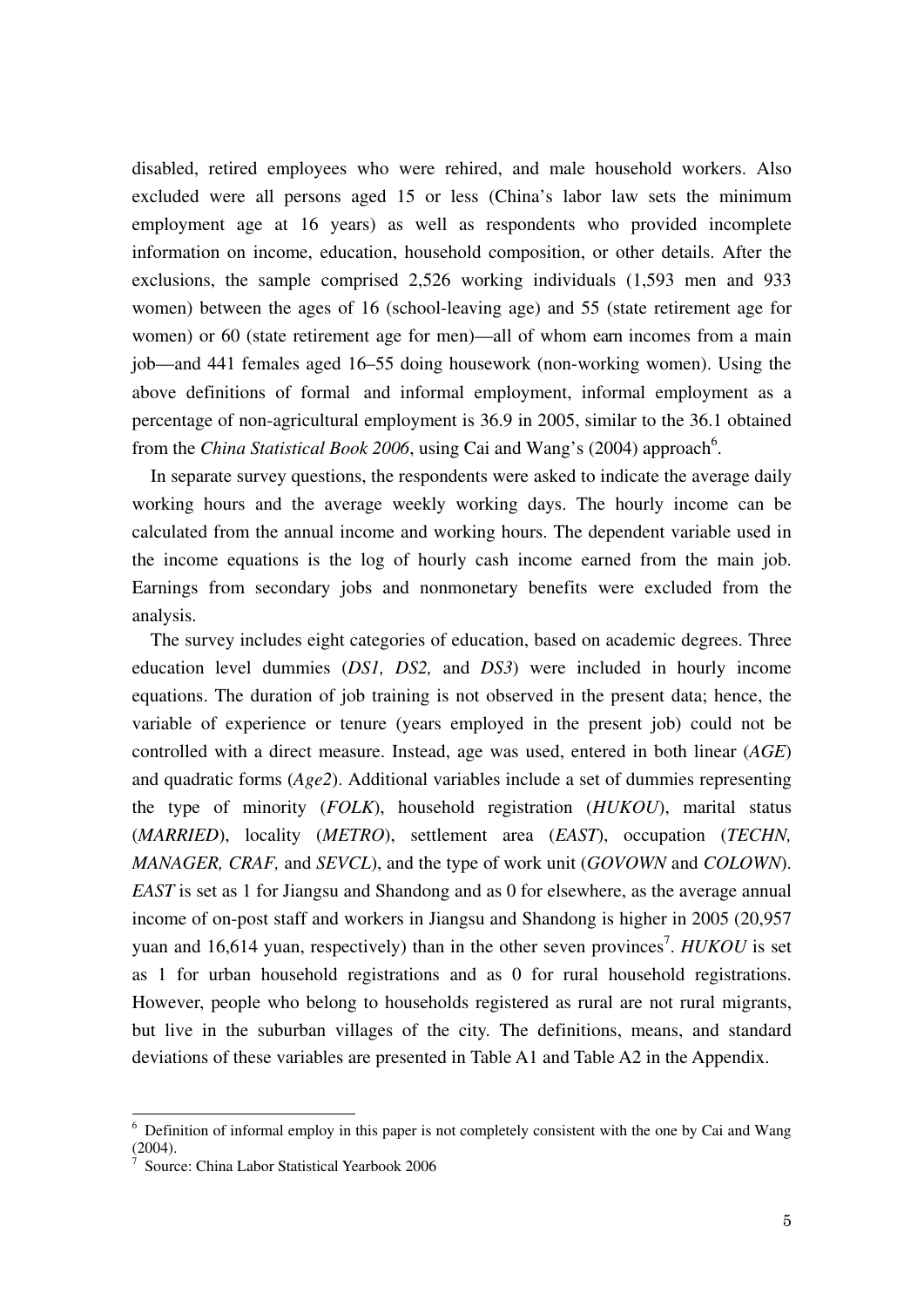#### **4. Empirical Results**

Table 2 presents the results of the formal and informal employment hourly income functions. The effect of all education levels is positive and significant in two equations. The coefficients of *AGE* and *AGE2* are significant in the informal employment hourly income equation; however, only *AGE* is positive and significant in the other equation. The results confirm that the hourly incomes of males are higher than those of females in both formal and informal employment. There are also significant and positive effects in relation to locality (*METRO*), settlement area (*EAST*) and occupation (*TECHN* and *CRAFT*). Being a formal government employee is associated with higher hourly incomes, but the coefficient is not significant in the other equation. On the other hand, a worker in a collective enterprise is associated with less hourly income, particularly for informal employment.

However, working women may not be randomly sampled from the overall female population. Heckman (1979) proposed a two-step correction procedure to address this problem. The first step of this procedure is to specify a participation equation for women in the form of a Probit function. Using this function, a selectivity correction factor,  $\lambda$ , is estimated and is included in the female income equations as a regressor. This constitutes the second step and it yields coefficients that are free from the selectivity bias due to the endogenous participation decision.

The Probit analysis on female participation is presented in Table 3. The effect of all education levels is positive and significant, indicating that women with higher education levels are more likely to participate in the labor force. As illustrated in Table 3, ethnic minorities are more likely to participate in the labor market. People from households registered as rural and living in outlying suburbs of the cities are less likely to participate in the labor market than people from households registered as urban. As women become older, the probability of participation increases, albeit at a decreasing rate. As expected, the effect of marital status for married women, as compared with single women, has a negative effect on the decision to work. The share of household members younger than 7 years or older than 65 years reduces the probability of participation. The income of other family members is positive and significant. The last two variables are included in the female participation equation, but not in the female hourly income equations, in order to achieve identification.

The results of hourly income regressions for formal and informal employment by sex are presented in Table 4. The fourth and seventh columns of Table 4 present the results of formal female and the informal female employment hourly income functions with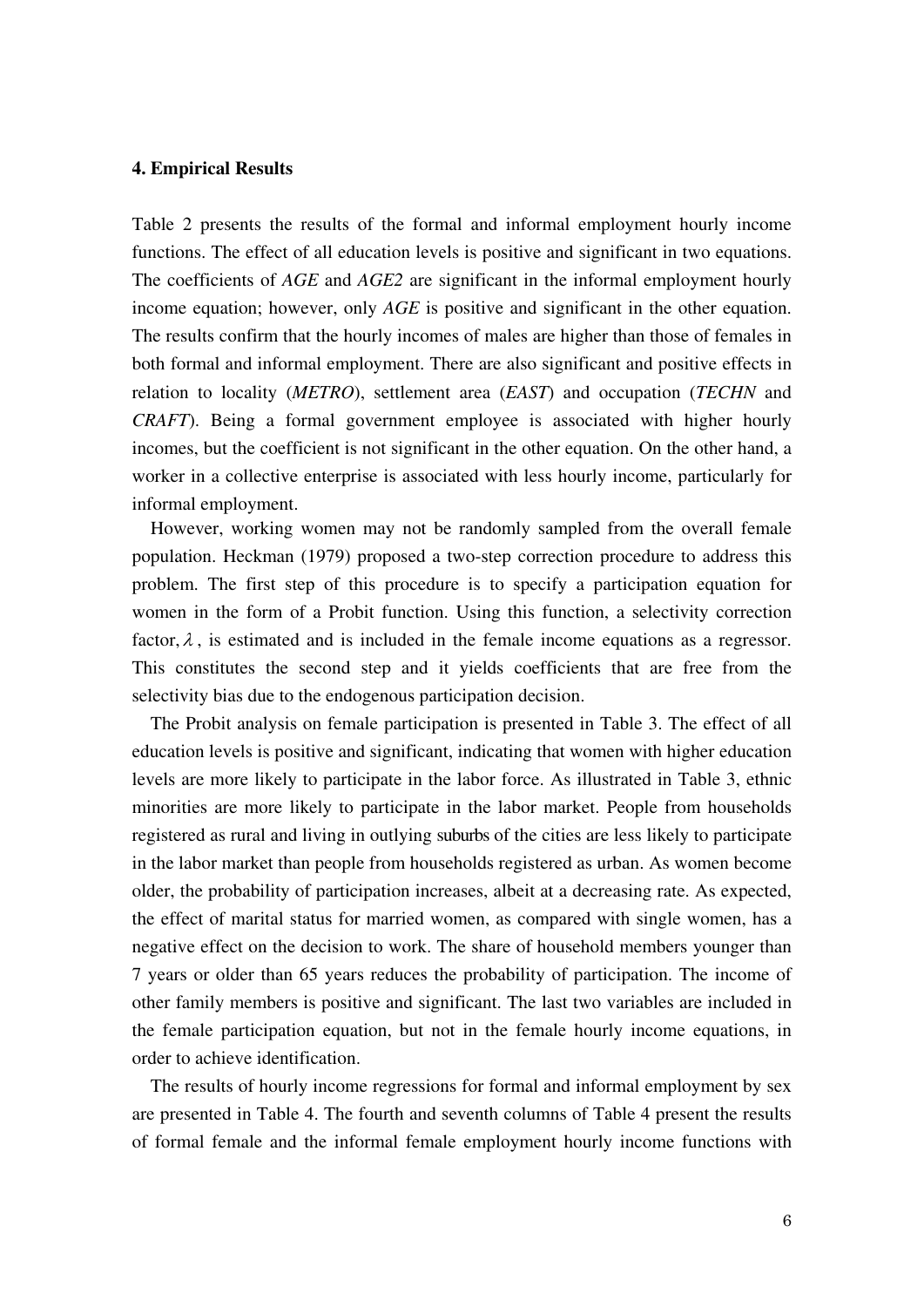correction for selectivity bias, respectively. The selectivity bias terms are negative and significant. This indicates that women who have high-income opportunities, given their observed characteristics, have even better opportunities outside the wage and salary sector and are hence less likely to be included in our wage samples (Reimers, 1983). Since the selectivity bias terms are significant, OLS estimates as well as an income-differential decomposition based on OLS results would be biased.

Following Oaxaca (1973) which uses the male hourly income structure as the nondiscriminatory norm, and taking into account the possible selectivity bias, the following equation can yield

$$
\ln D = \ln \overline{W}_m - \ln \overline{W}_f = (\overline{X}'_m - \overline{X}'_f) \hat{\beta}_m + \overline{X}'_f (\hat{\beta}_m - \hat{\beta}_f) - \hat{c}_f \overline{\lambda}
$$

The above equation decomposes the percentage difference between the geometric means of the observed hourly income rates for the two groups into three parts: the first part is due to the differences in the average characteristics of the groups, the second is due to differences in the parameters of the income function caused by labor market discrimination and other omitted factors, and the last  $(\hat{c}_f \lambda)$  is due to differences in selectivity bias<sup>8</sup>.

Table 5 presents the observed formal-informal, formal male-female and informal male-female hourly income differential that can be attributed to the difference in characteristics and that cannot be explained by differences in observed characteristics. The latter, due to differences in the parameters of the income function, can be attributed to labor market discrimination and other omitted variables.

The results of formal-informal hourly income differential indicate that differences in the characteristics between formal and informal employment accounts for a much higher percentage (76.35 percent) of the hourly income differential than do discrimination. On the other hand, the results of formal male-female and informal male-female hourly income differential obtained without correcting the sample selection bias indicate that discrimination accounts for a much higher percentage (141.67 percent, 80.61 percent, respectively) of the hourly income differential than do differences in the characteristics between men and women. When correcting sample selection bias, formal male-female and informal male-female hourly income differential all decrease. However, the degree of discrimination against formal women's employment rises to

1

<sup>&</sup>lt;sup>8</sup> The third part comprises differences between male selectivity bias and female selectivity bias  $(\hat{c}_m \overline{\lambda}_m - \hat{c}_f \overline{\lambda}_f)$ ; however, the sample of males aged 16–60 doing housework (nonworking men) is only 62; thus, we assume that male selectivity bias is zero.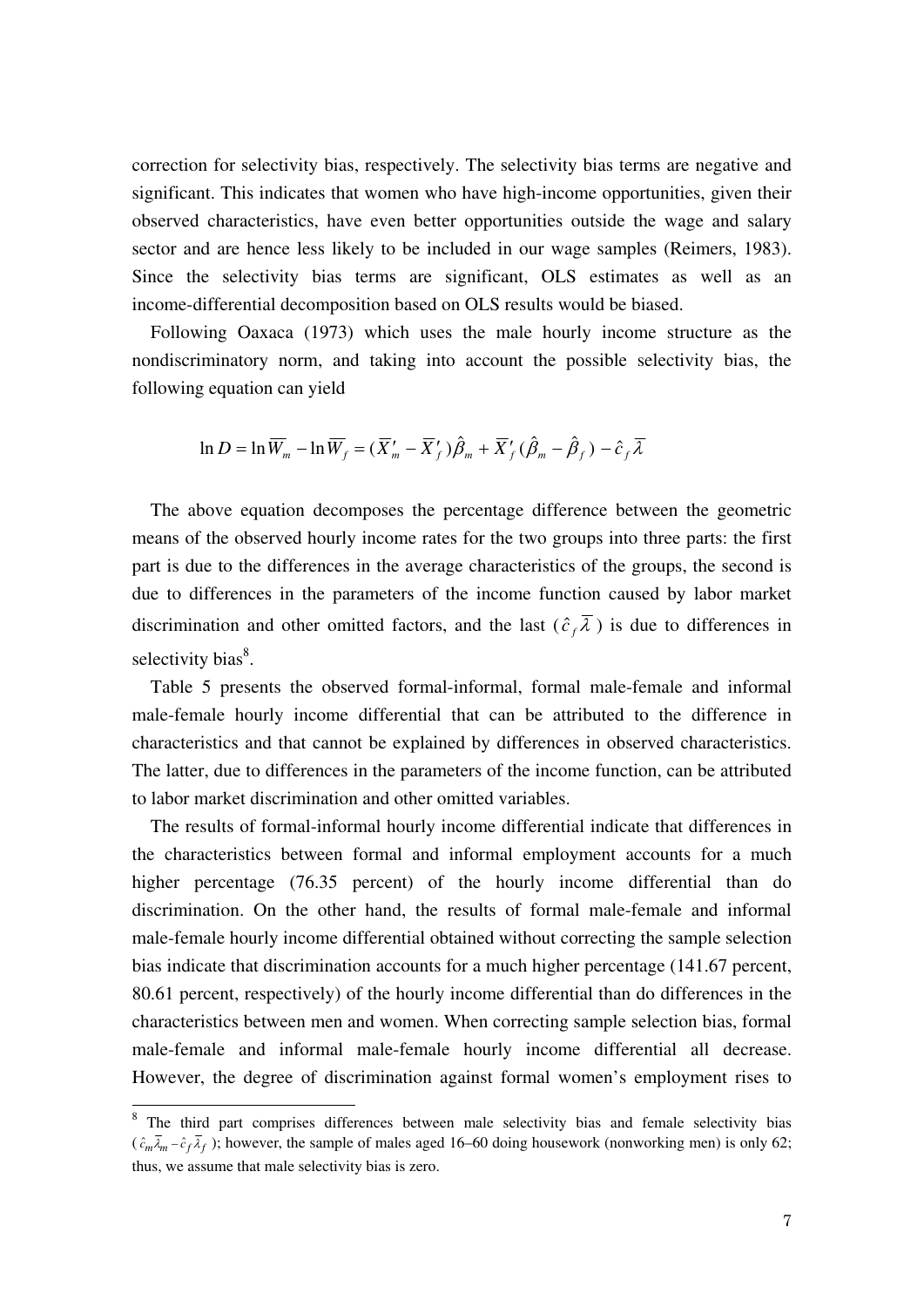169.28 percent, whereas the degree of discrimination against informal women's employment descends to 72.24 percent. That is, if ignoring the sample selection bias, the formal male-female, the informal male-female hourly income differential and the degree of discrimination against informal women's employment will be overestimated; conversely, the degree of discrimination against formal women's employment will be underestimated.

The impact of the independent variables on the explained and unexplained parts of the hourly income functions is presented in Table 6. The results of formal-informal hourly income differential indicate that education level dummies (*DS1* and *DS2*) account for a large share of the difference in characteristics between formal and informal employment, that is, approximately 0.10. On the other hand, age and the type of work unit (*GOVOWN)* are also higher at approximately 0.11 and 0.13, respectively. With respect to the unexplained part, age squared (*AGE2*) is about 0.52. This is because the coefficient of age squared in informal employment hourly income function is negative and significant, whereas it is not significant in the other equation. On the other hand, the results of analysis of formal and informal male-female employment hourly income differential indicate that age (*AGE*) accounts for a large share of the unexplained differential between male and female employment, that is, approximately 1.39 and 2.92, respectively. This is interpreted in the sense that age contributes to discrimination between male and female employment in China, that is, the coefficient of age, both for formal male and informal male employment, is positive and significant, whereas that for female employment is not significant in this paper.

#### **5. Some Concluding Remarks**

Based on Oaxaca's study (1973), and using the CHNS questionnaire (2004 and 2006 pooling data), the formal-informal employment hourly income differential was estimated, and employing the Heckman two-step procedure for sample selection bias, new estimates were provided for formal and informal male-female employment hourly income differentials in urban China.

First, the results indicate that differences in the characteristics between formal and informal employment account for a much higher percentage (76.35 percent) of the hourly income differential than do discrimination.

Second, the results of formal male-female and informal male-female hourly income differential obtained without correcting the sample selection bias indicate that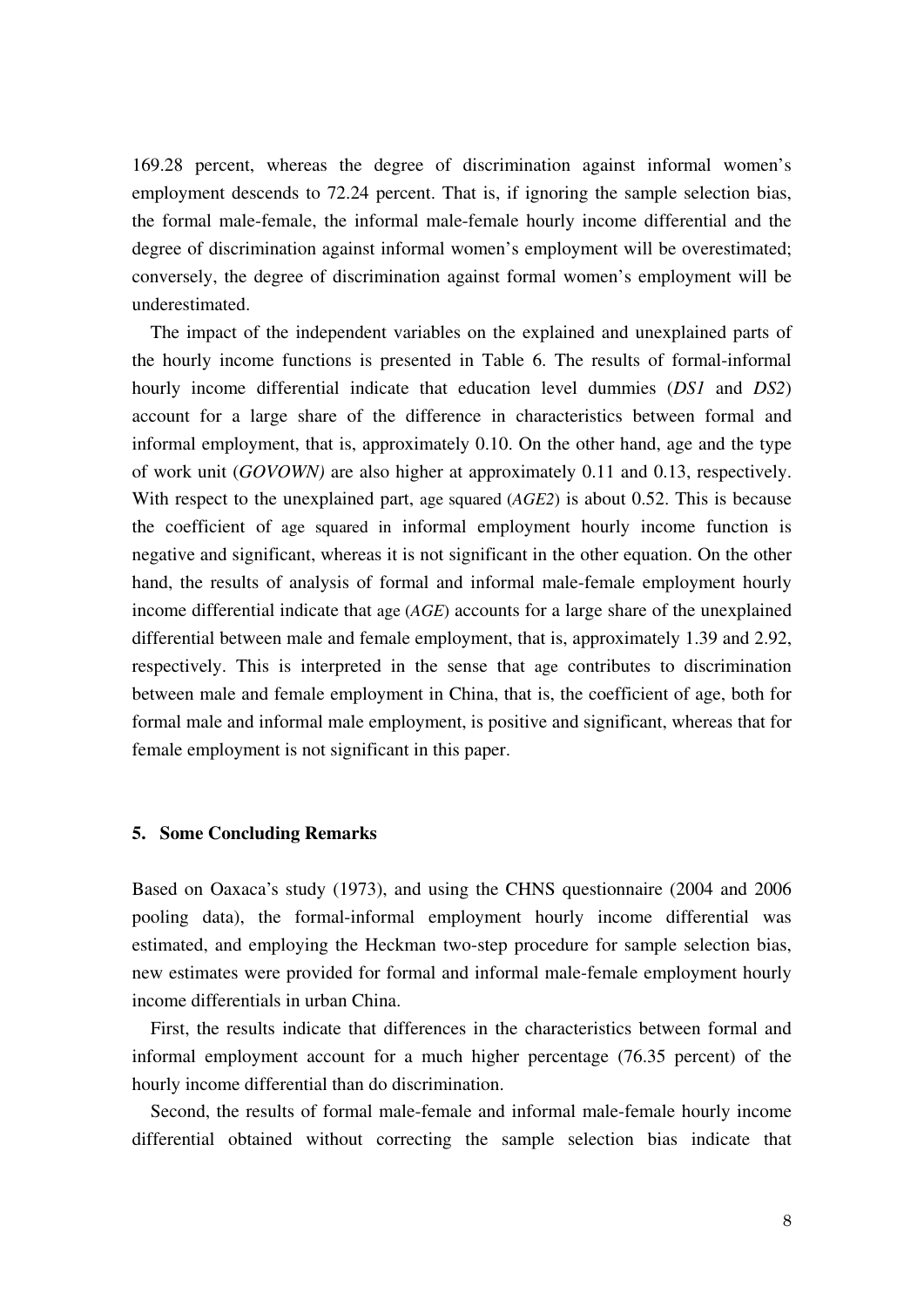discrimination accounts for a much higher percentage (141.67 percent, 80.61 percent, respectively) of the hourly income differential than do differences in the characteristics between men and women. When correcting sample selection bias, formal male-female and informal male-female hourly income differential all decrease, however, the degree of discrimination against formal women's employment rises to 169.28 percent, whereas the degree of discrimination against informal women's employment descends to 72.24 percent.

 Finally, the results of analysis of formal and informal male-female employment hourly income differential all indicate that age (*AGE*) accounts for a large share of the unexplained differential between male and female. The results indicate that the gender income differentials will decrease if the income of females rises with age through increased opportunities for promotion and the offering of other favorable treatment.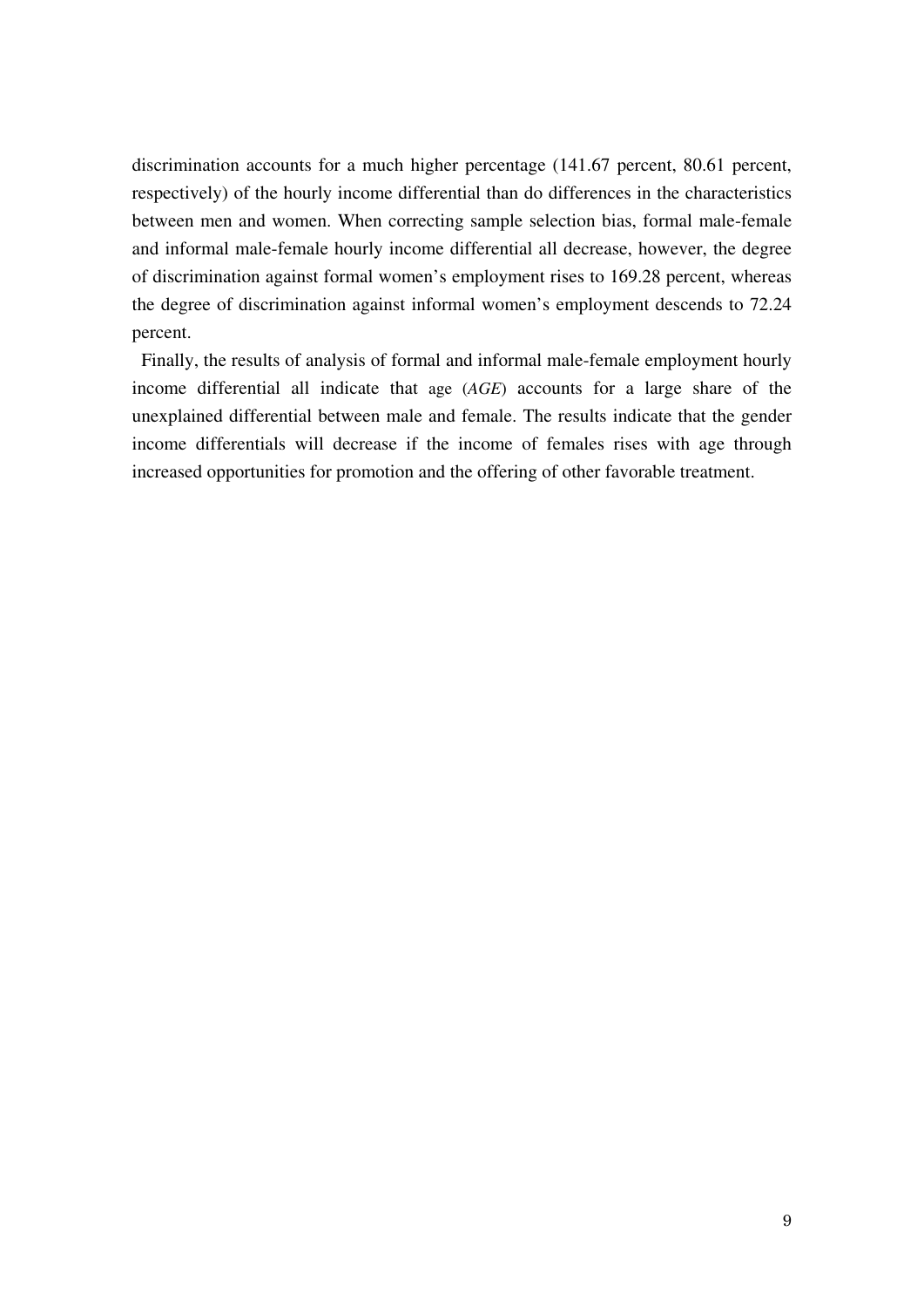#### **REFERENCES**

- Carr, M., Chen, M. A., 2001. Globalization and the informal economy: How global trade and investment impact on the working poor. WIEGO working paper, Women in Informal Employment Globalizing and Organizing.
- Cai, F., Wang, M., 2004. The informal employment and the development of labor market. *Economic Perspectives* 2,.24–28 (in Chinese).
- de Oliveira, O., Roberts, B., 1994. The many roles of the informal sector in development: Evidence from urban labor market research, 1940–1989, in:, Rakowski, C.A. (Ed.), *Contrapunto: The informal sector debate in Latin America*. Albany, NY: State University of New York Press.
- Heckman, J. J., 1979. Sample selection bias as a specification error. *Econometrica* 47, 153–161.
- Hu, W., Li, K., 2006. Informal employment and income differentials in urban China, reported in Chinese Economics Annual Conference (in Chinese).
- Galli, R., Kucera, D., 2004. Labor standards and informal employment in Latin America. *World Development* 32(5), 809–828.
- Gong, X., van Soest, 2002. Wage differentials and mobility in the urban labor market: A panel data analysis for Mexico. *Labor Economics* 9 (September), 513–529.
- ILO, 2002. Women and men in the informal economy: A statistical picture. Geneva, Switzerland: International Labor Organization.
- Maloney, W. F., 1997. Labor market structure in LDCs: Time series evidence on competing views. World Bank working paper. Washington, DC: World Bank.
- Marcouiller, D., Ruiz de Castilla, V., Woodruff, C., 1997. Formal measures of the informal-sector wage gap in Mexico, El Salvador, and Peru. *Economic Development and Cultural Change* 45(2), 367–392.
- National Bureau of Statistics of China, 2006. *China Statistical Yearbook*. China Statistics Press.
- Oaxaca, R. L., 1973. Male*-*female wage differentials in urban labor markets. *International Economic Review* 14, 693*–*709.
- Portes, A., 1989. Latin American urbanization in the years of the crisis. *Latin American Research Review*, 24(3), 7–44.
- Portes, A., 1994. When more can be less: Labor standards, development, and the informal economy, in: Rakowski, C.A. (Ed.), *Contrapunto: The informal sector debate in Latin America*. Albany, NY: State University of New York Press.
- Portes, A., Schauffler, R., 1993. Competing perspectives on the Latin American informal sector. *Population and Development Review* 19(1), 33–60.
- Pratap, S., Quintin, E., 2006. Are labor markets segmented in Argentina? A semiparametric approach. *European Economic Review* 50 (October), 1817–1841.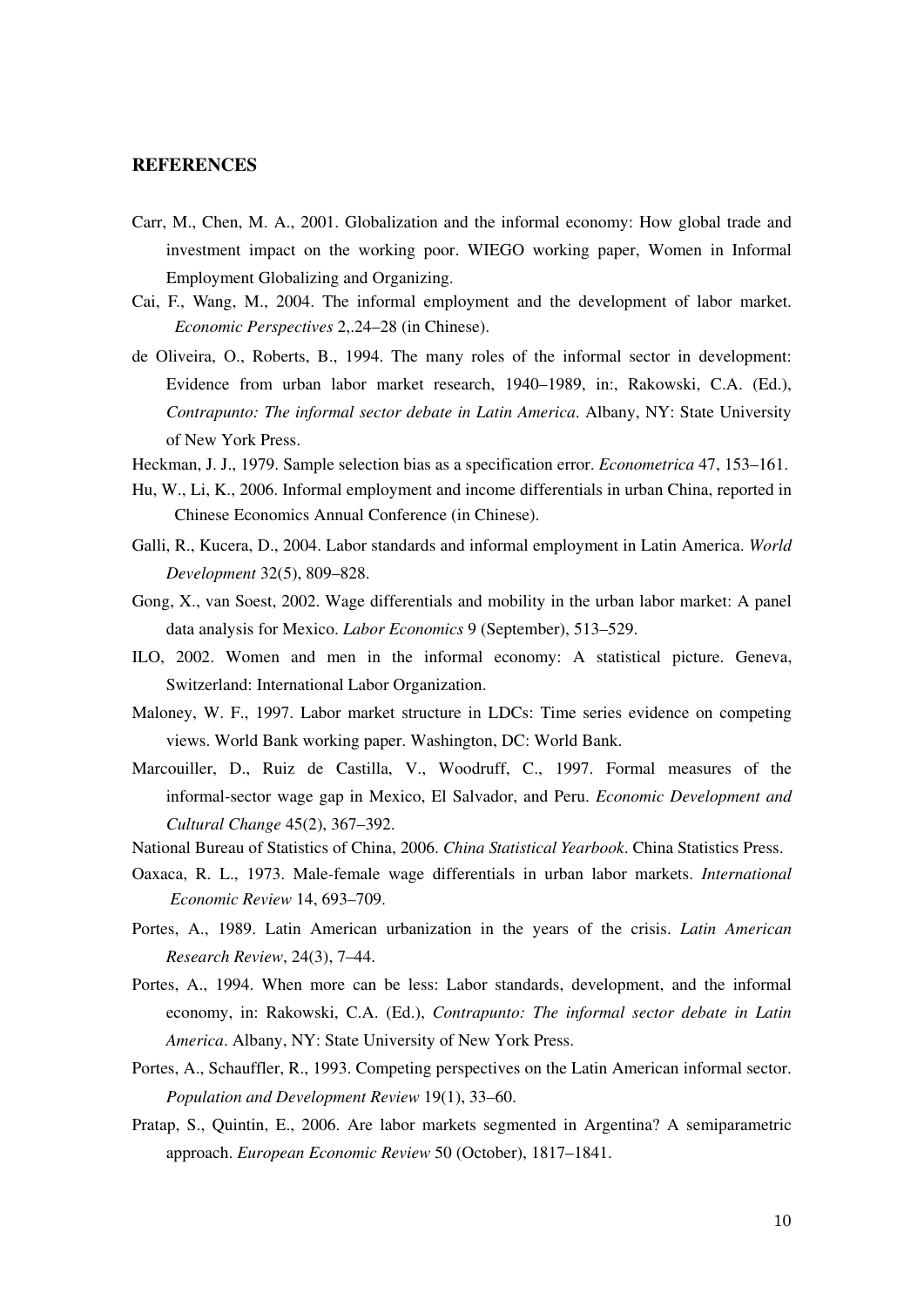- Reimers, C. W., 1983. Labor market discrimination against Hispanic and black men. *The Review of Economics and Statistics* 65(4), 570–579.
- Tansel, A., 2000. Wage earners, self-employed and gender in the informal sector in Turkey. Working Paper Series no. 24 (November), Policy Research Report on Gender and Development. Washington, DC.
- Women's Studies Institute of China (WSIC), 2006. *Report on Gender Equality and Women Development in China: 1995~2005.* Social Sciences Academic Press (in Chinese).
- World Bank, 1995. Labor and economic reforms in Latin American and the Caribbean. Washington, DC: The World Bank.
- Wu, Y., Li, T., 2006. Employment situation and trends in China, in: Cai, F and Gu, B. (Ed.), *Green Book of Population and Labor*. Social Sciences Academic Press, pp. 20–43(in Chinese).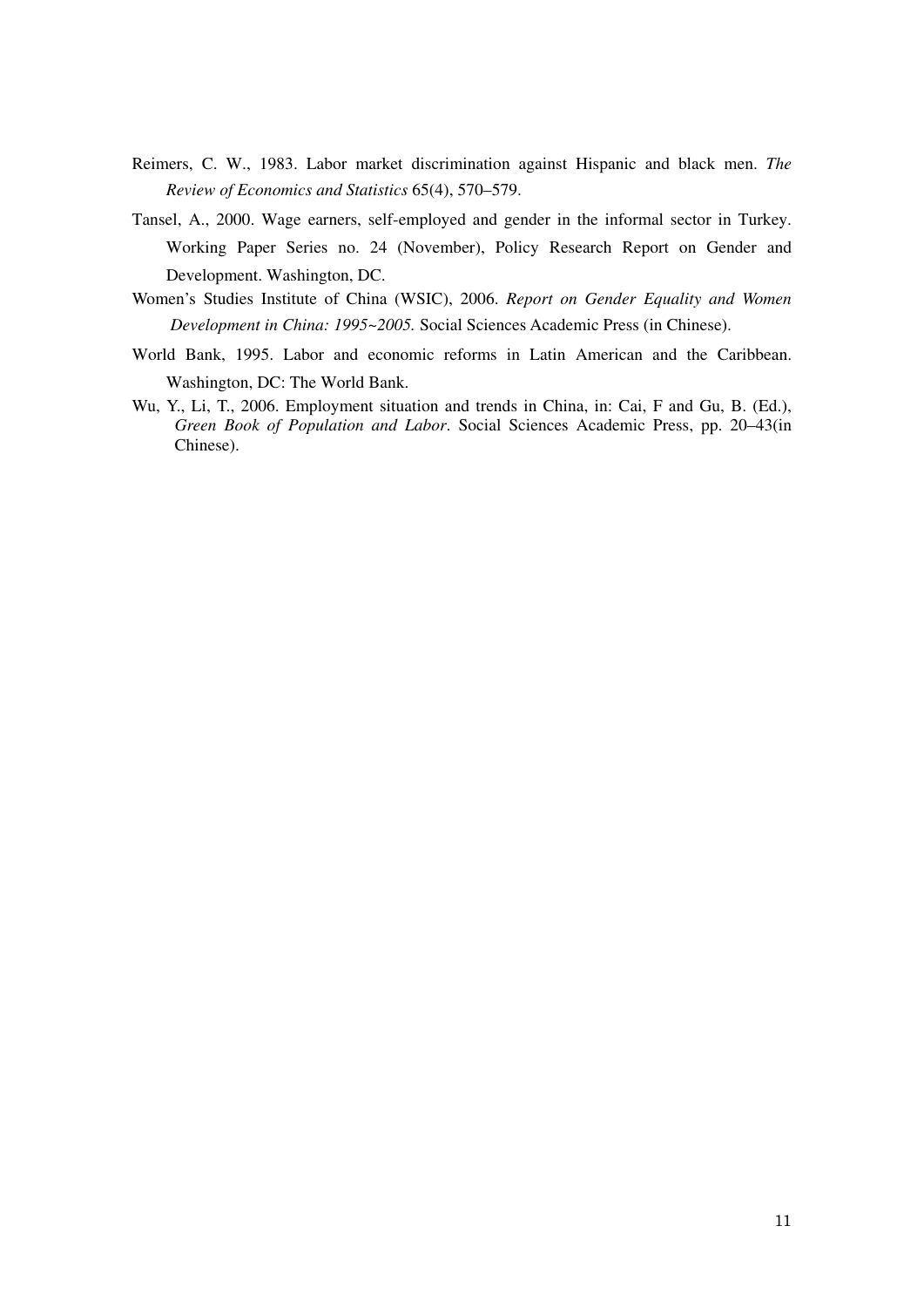

Figure 1. The share of informal employment in urban China

Data source: Author-compiled, based on China Statistical Book 2006.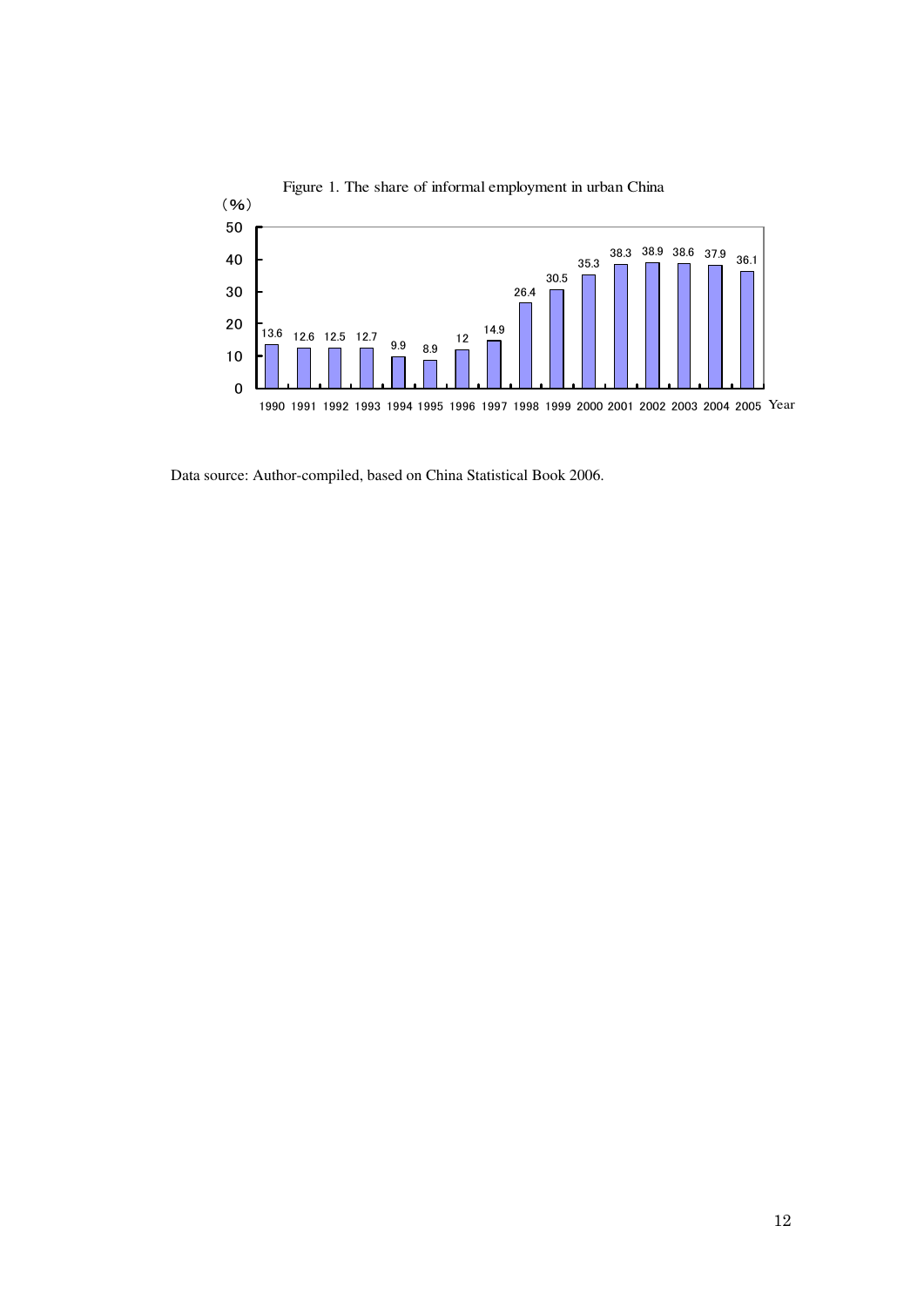|                        | Total<br>$(\%)$ | Males<br>$(\%)$ | females<br>$(\%)$ | Average year income<br>(yuan) |       |         | (yuan) | Average hourly income |         |
|------------------------|-----------------|-----------------|-------------------|-------------------------------|-------|---------|--------|-----------------------|---------|
|                        |                 |                 |                   | All                           | males | females | All    | males                 | females |
| Formal<br>employment   | 63.1            | 40.4            | 22.7              | 17 742                        | 18235 | 16 864  | 8.7    | 8.9                   | 8.3     |
| Informal<br>employment | 36.9            | 18.4            | 18.5              | 11129                         | 13236 | 9 0 27  | 5.3    | 5.8                   | 4.9     |
| Total                  | 100             | 58.8            | 41.2              | 15 300                        | 16668 | 13 345  | 7.4    | 7.9                   | 6.8     |

## **Table 1: Employment Status, Sex, and Average Income**

Data source: Author-compiled, based on China Health and Nutrition Survey (CHNS) questionnaire (2004 and 2006).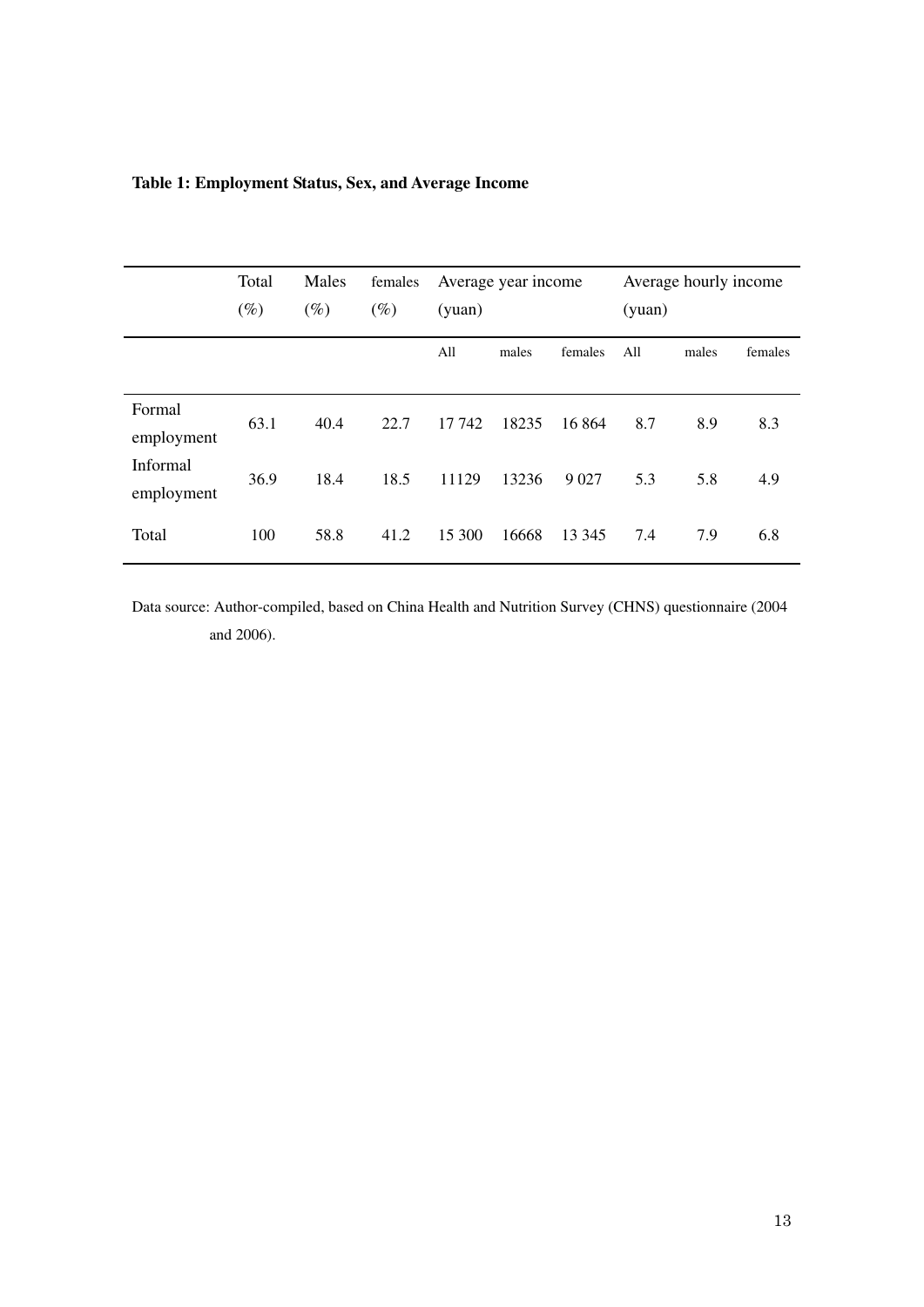|                  |             | <b>Formal employment</b> |           | <b>Informal employment</b> |        |           |  |
|------------------|-------------|--------------------------|-----------|----------------------------|--------|-----------|--|
| <b>Variables</b> | Coefficient |                          | t-value   | <b>Coefficient</b>         |        | t-value   |  |
|                  |             |                          |           |                            |        |           |  |
| <b>CONSTANT</b>  | 0.3039      |                          | 1.1775    | 0.3025                     |        | 0.9087    |  |
| DS1              | 0.4222      | ***                      | 9.6990    | 0.3345                     | ***    | 5.2617    |  |
| DS <sub>2</sub>  | 0.2692      | ***                      | 6.0851    | 0.1419                     | $***$  | 2.0830    |  |
| DS3              | 0.1179      | ***                      | 2.8133    | 0.1885                     | ***    | 3.6668    |  |
| <b>FOLK</b>      | 0.0335      |                          | 0.6292    | $-0.1327$                  |        | $-1.5758$ |  |
| <b>HUKOU</b>     | 0.1305      | $**$                     | 2.2386    | $-0.0446$                  |        | $-0.7852$ |  |
| AGE              | 0.0259      | $\ast$                   | 1.8726    | 0.0452                     | **     | 2.4185    |  |
| AGE2             | $-0.0002$   |                          | $-1.3004$ | $-0.0006$                  | **     | $-2.4265$ |  |
| <b>MARRIED</b>   | $-0.0068$   |                          | $-0.1176$ | $-0.0239$                  |        | $-0.3185$ |  |
| <b>SEX</b>       | 0.1976      | ***                      | 6.8310    | 0.2542                     | ***    | 5.8852    |  |
| <b>METRO</b>     | 0.2378      | ***                      | 8.2112    | 0.3030                     | ***    | 7.0386    |  |
| EAST             | 0.1277      | ***                      | 3.2553    | 0.3612                     | ***    | 7.5325    |  |
| <b>TECHN</b>     | 0.3095      | ***                      | 7.2683    | 0.1679                     | $\ast$ | 1.7475    |  |
| <b>MANAGER</b>   | 0.2942      | ***                      | 6.2745    | 0.0395                     |        | 0.3868    |  |
| <b>CRAFT</b>     | 0.2380      | ***                      | 5.5713    | 0.1789                     | **     | 2.2002    |  |
| <b>SEVCL</b>     | $-0.0642$   |                          | $-1.0178$ | $-0.2108$                  | ***    | $-4.4372$ |  |
| <b>GOVOWN</b>    | 0.2050      | ***                      | 4.4827    | 0.0421                     |        | 0.7381    |  |
| <b>COLOWN</b>    | $-0.1807$   | ***                      | $-3.0753$ | $-0.2157$                  | ***    | $-3.1380$ |  |
| $\overline{R}^2$ |             | 0.3316                   |           |                            | 0.2332 |           |  |
| $\boldsymbol{N}$ |             | 1593                     |           |                            | 933    |           |  |

**TABLE 2. Results of hourly income regressions for formal employment and informal employment** 

Note: Numbers in parentheses are *t* ratios.

\*\*\*, \*\*, and \* indicate statistical significance at the 1, 5, and 10 percent levels, respectively.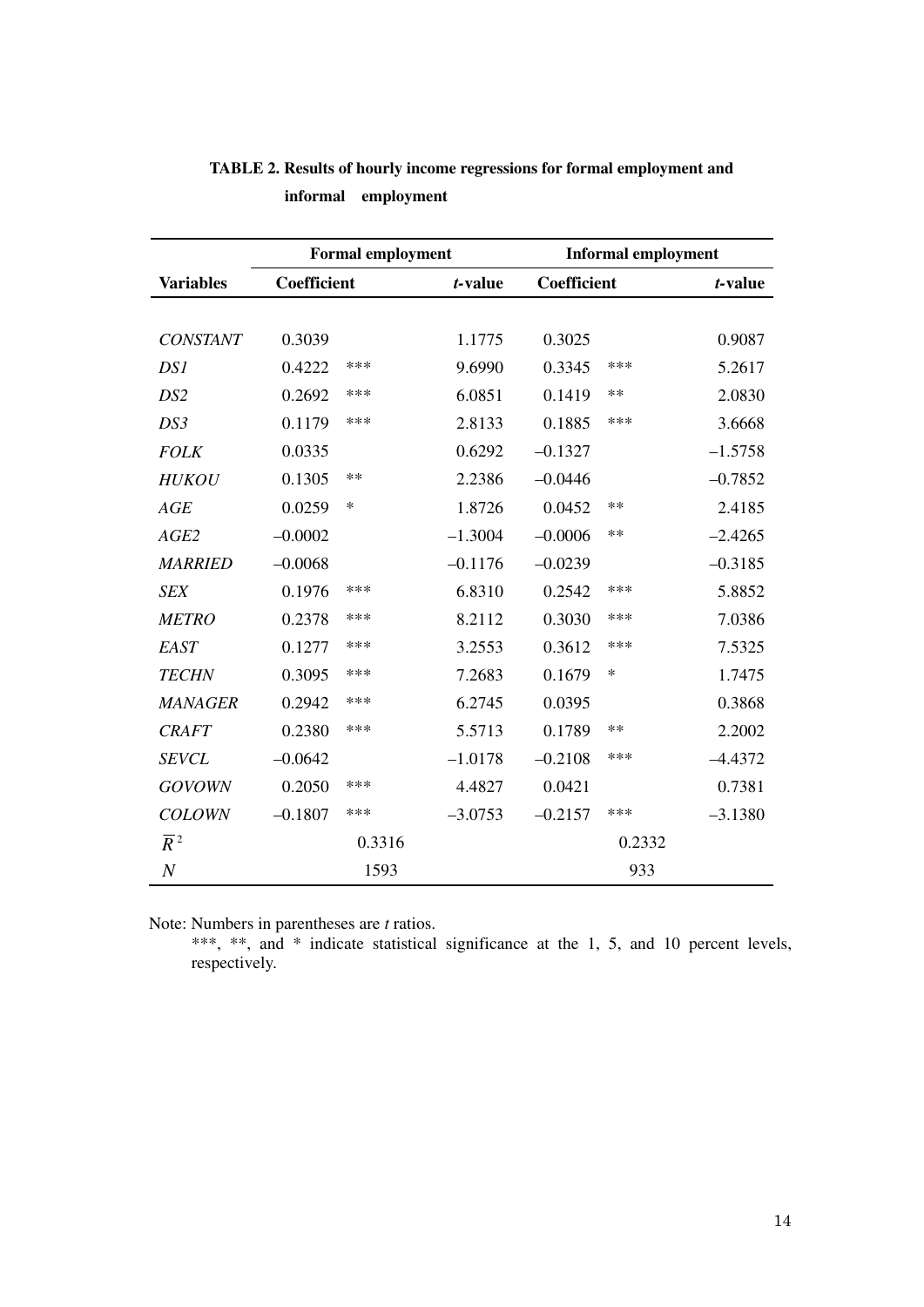|                  | <b>Working women</b> |      |              |           |  |  |  |
|------------------|----------------------|------|--------------|-----------|--|--|--|
|                  |                      |      | $(n = 1040)$ |           |  |  |  |
| <b>Variables</b> | Coefficient          |      | $t$ value    | dP/dX     |  |  |  |
| <b>CONSTANT</b>  | $-1.8163$            | $**$ | $-2.0689$    | $-0.3538$ |  |  |  |
| DS1              | 2.2179               | ***  | 7.7313       | 0.4320    |  |  |  |
| DS <sub>2</sub>  | 1.2268               | ***  | 7.5544       | 0.2390    |  |  |  |
| DS3              | 0.5244               | ***  | 4.7681       | 0.1021    |  |  |  |
| <b>FOLK</b>      | $-0.6969$            | ***  | $-3.2754$    | $-0.1357$ |  |  |  |
| <b>HUKOU</b>     | 0.8728               | ***  | 8.3525       | 0.1700    |  |  |  |
| AGE              | 0.1613               | ***  | 3.4274       | 0.0314    |  |  |  |
| AGE2             | $-0.0025$            | ***  | $-4.2023$    | $-0.0005$ |  |  |  |
| <b>MARRIED</b>   | $-0.9024$            | ***  | $-3.5460$    | $-0.1758$ |  |  |  |
| <b>METRO</b>     | 0.0536               |      | 0.5691       | 0.0104    |  |  |  |
| EAST             | 0.5332               | ***  | 4.0972       | 0.1039    |  |  |  |
| <b>RATE</b>      | $-0.9863$            | ***  | $-3.2395$    | $-0.1921$ |  |  |  |
| <b>OFAMINC</b>   | 0.0581               | ***  | 10.5632      | 0.0113    |  |  |  |
| Log likelihood   |                      |      | $-512.566$   |           |  |  |  |
| $\boldsymbol{N}$ |                      |      | 1481         |           |  |  |  |

**TABLE 3. Results of the Probit analysis on female participation**

Note: \*\*\*, \*\*, and \* indicate statistical significance at the 1, 5, and 10 percent levels, respectively.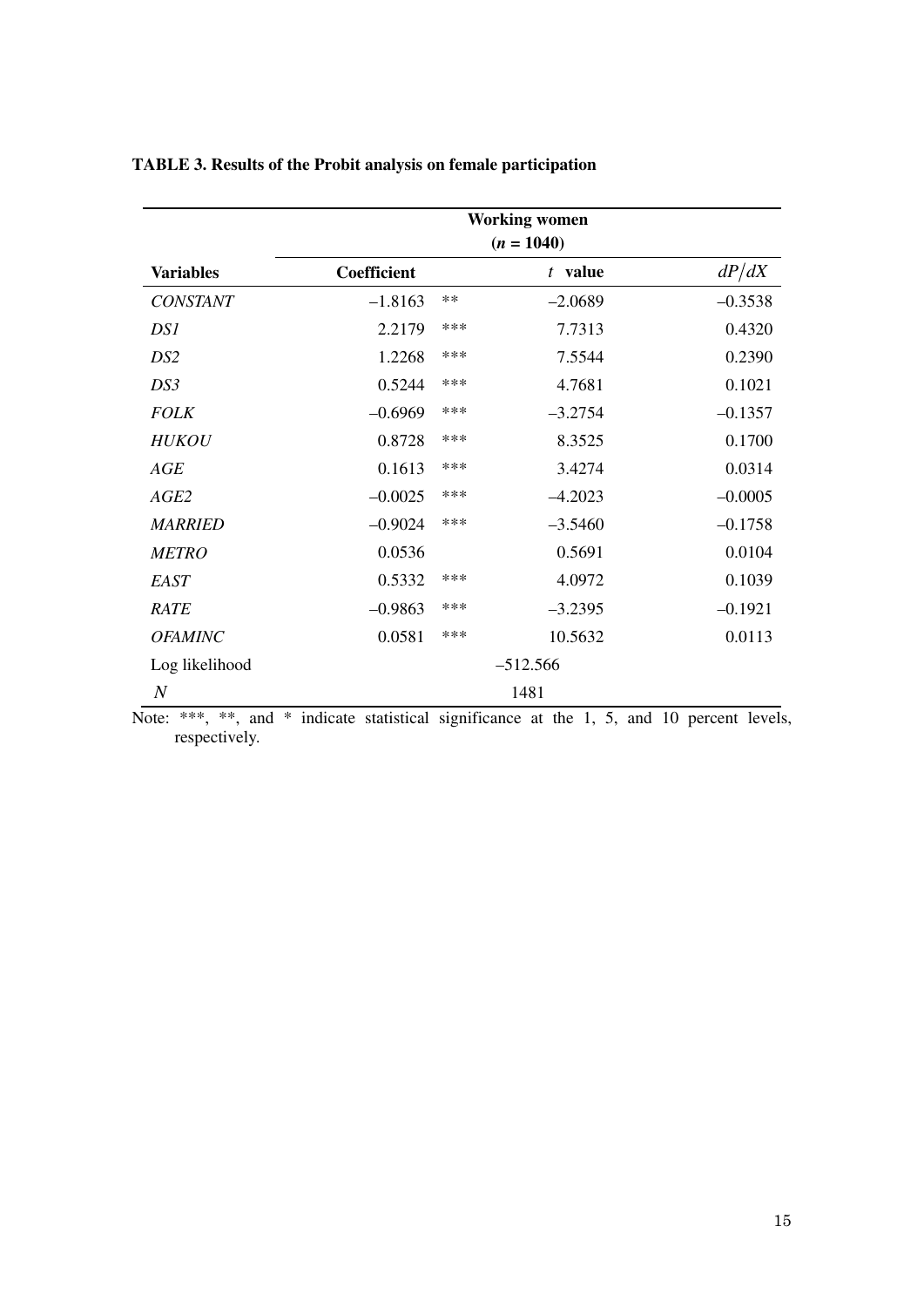|                  |              | <b>Formal employment</b> |             |                |             |                |              | <b>Informal employment</b> |                  |        |             |         |
|------------------|--------------|--------------------------|-------------|----------------|-------------|----------------|--------------|----------------------------|------------------|--------|-------------|---------|
| <b>Variables</b> | <b>Males</b> |                          | Females(1)  |                | Females(2)  |                | <b>Males</b> |                            | $F$ emales $(1)$ |        | Females(2)  |         |
| <b>CONSTANT</b>  | 0.4629       |                          | 0.5754      |                | 0.9532      | *              | 0.0759       |                            | 1.0403           | $\ast$ | 1.5044      | $* * *$ |
|                  | (1.4724)     |                          | (1.1959)    |                | (1.8547)    |                | (0.1571)     |                            | (1.9696)         |        | (2.6570)    |         |
| DS1              | 0.3280       | ***                      | 0.6379      | ***            | 0.5141      | $\ast\ast\ast$ | 0.3690       | ***                        | 0.2932           | ***    | 0.1747      |         |
|                  | (6.2812)     |                          | (8.1875)    |                | (5.2255)    |                | (3.6608)     |                            | (3.5541)         |        | (1.7820)    |         |
| DS <sub>2</sub>  | 0.2068       | ***                      | 0.4185      | ***            | 0.3137      | $\ast\ast\ast$ | 0.0540       |                            | 0.1380           |        | 0.0357      |         |
|                  | (3.8950)     |                          | (5.2357)    |                | (3.3137)    |                | (0.4923)     |                            | (1.5752)         |        | (0.3620)    |         |
| DS3              | 0.0751       |                          | 0.2353      | $***$          | 0.1912      | $\ast$         | 0.2108       | ***                        | 0.1412           | **     | 0.0739      |         |
|                  | (1.4979)     |                          | (3.1146)    |                | (2.4404)    |                | (2.8467)     |                            | (1.9850)         |        | (0.9583)    |         |
| <b>FOLK</b>      | 0.0579       |                          | $-0.0315$   |                | $-0.0093$   |                | $-0.1772$    |                            | $-0.1153$        |        | $-0.0812$   |         |
|                  | (0.9075)     |                          | $(-0.3293)$ |                | $(-0.0970)$ |                | $(-1.4286)$  |                            | $(-1.0075)$      |        | $(-0.7061)$ |         |
| <b>HUKOU</b>     | 0.1318       | $\ast$                   | 0.0933      |                | $-0.0049$   |                | 0.0340       |                            | $-0.1129$        |        | $-0.2348$   | **      |
|                  | (1.8354)     |                          | (0.9476)    |                | $(-0.0453)$ |                | (0.4342)     |                            | $(-1.3567)$      |        | $(-2.3595)$ |         |
| AGE              | 0.0296       | $\ast$                   | 0.0054      |                | $-0.0059$   |                | 0.0695       | **                         | 0.0052           |        | $-0.0129$   |         |
|                  | (1.7262)     |                          | (0.2072)    |                | $(-0.2205)$ |                | (2.5660)     |                            | (0.1674)         |        | $(-0.4042)$ |         |
| AGE2             | $-0.0003$    |                          | 0.0001      |                | 0.0003      |                | $-0.0009$    | ***                        | $-0.0000$        |        | 0.0002      |         |
|                  | $(-1.4332)$  |                          | (0.3550)    |                | (0.8141)    |                | $(-2.6518)$  |                            | $(-0.0930)$      |        | (0.5371)    |         |
| <b>MARRIED</b>   | 0.0639       |                          | $-0.1084$   |                | $-0.0850$   |                | $-0.0131$    |                            | $-0.0614$        |        | $-0.0151$   |         |
|                  | (0.8386)     |                          | $(-1.1989)$ |                | $(-0.9348)$ |                | $(-0.1123)$  |                            | $(-0.6184)$      |        | $(-0.1495)$ |         |
| <b>METRO</b>     | 0.2107       | ***                      | 0.2812      | ***            | 0.2805      | ***            | 0.3544       | ***                        | 0.2612           | ***    | 0.2594      | ***     |
|                  | (5.7205)     |                          | (6.0266)    |                | (6.0281)    |                | (5.6411)     |                            | (4.3170)         |        | (4.3043)    |         |
| EAST             | 0.0941       | $\ast$                   | 0.1776      | $\ast\ast\ast$ | 0.1597      | **             | 0.2881       | ***                        | 0.4725           | ***    | 0.4325      | ***     |
|                  | (1.9061)     |                          | (2.7474)    |                | (2.4558)    |                | (4.1668)     |                            | (7.1220)         |        | (6.3134)    |         |
| <b>TECHN</b>     | 0.3096       | ***                      | 0.2933      | ***            | 0.2911      | $\ast\ast\ast$ | 0.2476       | *                          | 0.1105           |        | 0.1198      |         |
|                  | (5.9660)     |                          | (3.9467)    |                | (3.9269)    |                | (1.6569)     |                            | (0.8815)         |        | (0.9594)    |         |
| <b>MANAGER</b>   | 0.3789       | ***                      | 0.1090      |                | 0.1079      |                | 0.2253       | *                          | $-0.3328$        | **     | $-0.3474$   | **      |
|                  | (6.9100)     |                          | (1.2385)    |                | (1.2294)    |                | (1.7127)     |                            | $(-2.0030)$      |        | $(-2.0982)$ |         |

# **TABLE 4. Results of hourly income regressions for formal employment and informal employment by sex**

## Continued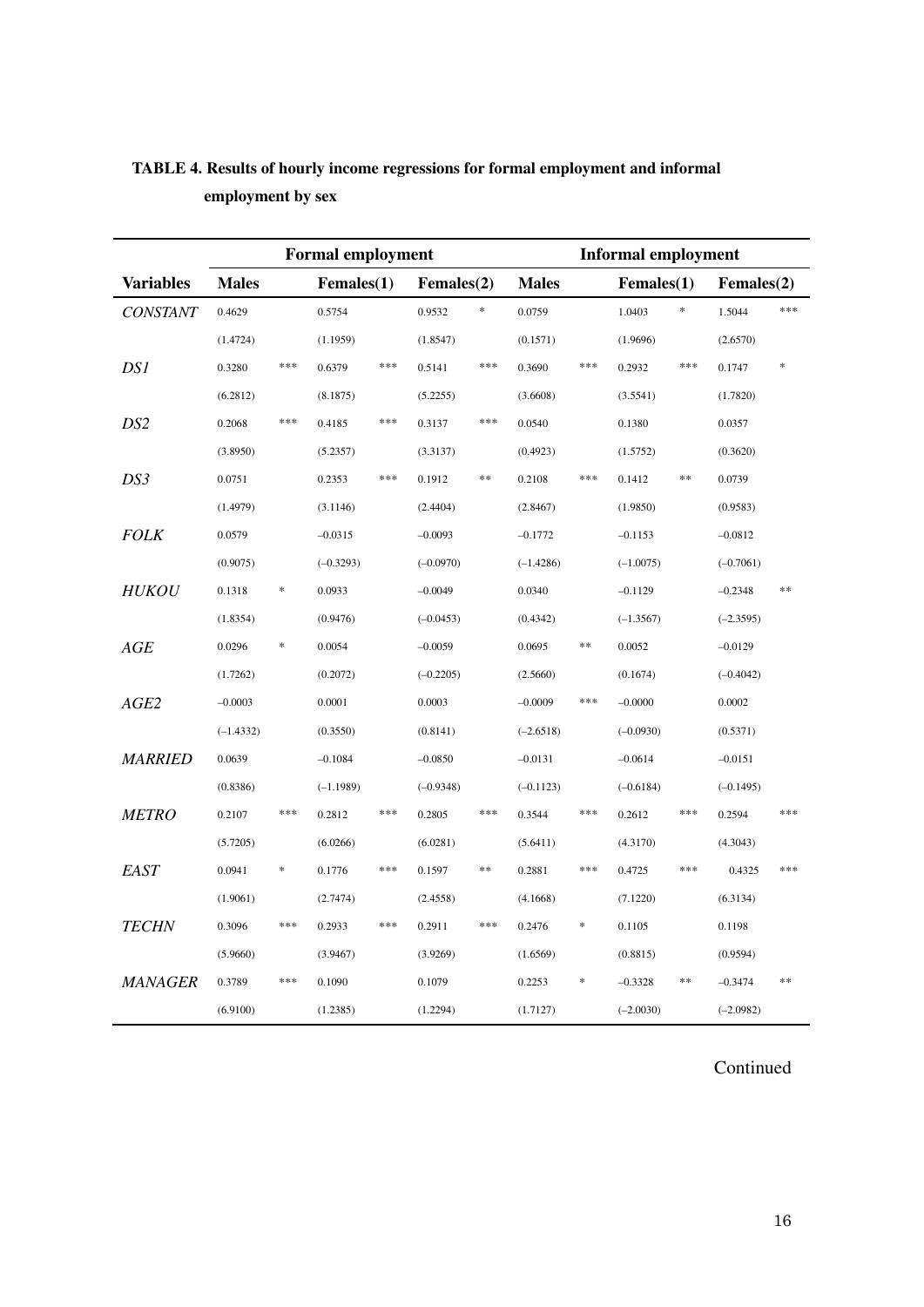|                  | <b>Formal employment</b> |     |                  |     | <b>Informal employment</b> |             |              |     |             |        |                  |               |
|------------------|--------------------------|-----|------------------|-----|----------------------------|-------------|--------------|-----|-------------|--------|------------------|---------------|
| <b>Variables</b> | <b>Males</b>             |     | $F$ emales $(1)$ |     | $F$ emales $(2)$           |             | <b>Males</b> |     | Females(1)  |        | $F$ emales $(2)$ |               |
| <b>CRAFT</b>     | 0.1954                   | *** | 0.2997           | *** | 0.2978                     | $*\ast\ast$ | 0.1282       |     | 0.2499      | $\ast$ | 0.2424           | $\ast$ $\ast$ |
|                  | (3.6673)                 |     | (4.1301)         |     | (4.1149)                   |             | (0.9684)     |     | (2.3616)    |        | (2.2994)         |               |
| <b>SEVCL</b>     | $-0.0958$                |     | 0.0028           |     | $-0.0011$                  |             | $-0.3077$    | *** | $-0.1097$   | $\ast$ | $-0.1127$        | $\ast$        |
|                  | $(-1.0233)$              |     | (0.0313)         |     | $(-0.0127)$                |             | $(-4.1374)$  |     | $(-1.7246)$ |        | $(-1.7780)$      |               |
| <b>GOVOWN</b>    | 0.1961                   | *** | 0.2273           | *** | 0.2297                     | ***         | $-0.0024$    |     | 0.1254      |        | 0.1345           | $\ast$        |
|                  | (3.4181)                 |     | (3.0263)         |     | (3.0661)                   |             | $(-0.0297)$  |     | (1.5380)    |        | (1.6541)         |               |
| <b>COLOWN</b>    | $-0.1756$                | **  | $-0.1462$        |     | $-0.1455$                  |             | $-0.2273$    | **  | $-0.2122$   | $\ast$ | $-0.2295$        | **            |
|                  | $(-2.3232)$              |     | $(-1.5583)$      |     | $(-1.5549)$                |             | $(-2.3234)$  |     | $(-2.1868)$ |        | $(-2.3674)$      |               |
| λ                |                          |     |                  |     | $-0.2378$                  | $\ast\ast$  |              |     |             |        | $-0.2462$        | $\ast$ $\ast$ |
|                  |                          |     |                  |     | $(-2.0504)$                |             |              |     |             |        | $(-2.2125)$      |               |
| $\overline{R}^2$ | 0.2971                   |     | 0.3937           |     | 0.3971                     |             | 0.2005       |     | 0.2222      |        | 0.2289           |               |
| $\overline{N}$   | 1020                     |     | 573              |     | 573                        |             | 466          |     | 467         |        | 467              |               |

## **TABLE 4.** Continued

Note: Numbers in parentheses are *t* ratios.

 Females (2) are results of hourly income regressions for females with correction for sample selection bias.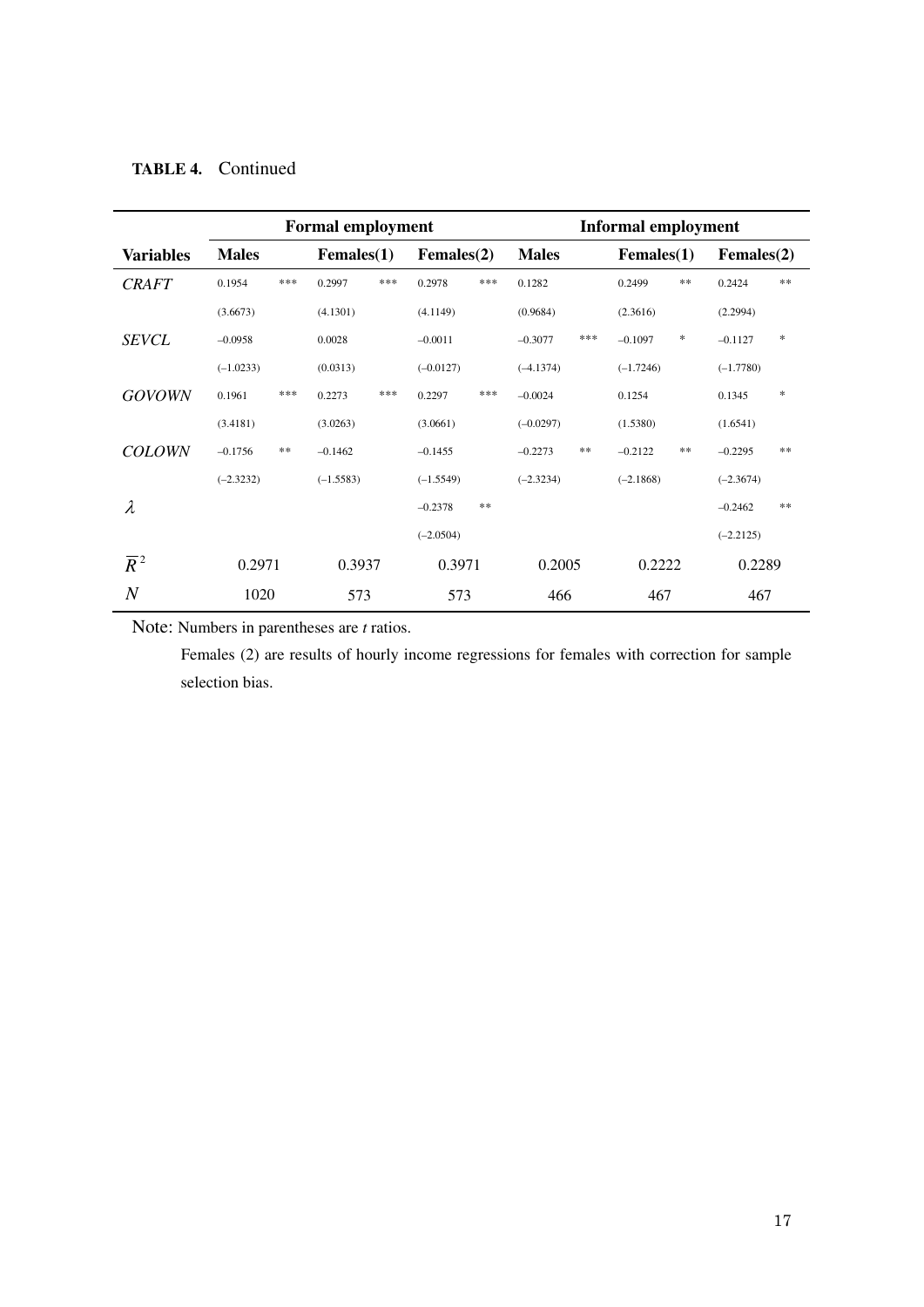|                   | <b>Income differentials</b> | Income differentials between |                     | Income differentials between |                     |  |
|-------------------|-----------------------------|------------------------------|---------------------|------------------------------|---------------------|--|
|                   | between formal and          | formal males and females     |                     | informal males and females   |                     |  |
|                   | informal employment         | employment                   |                     | employment                   |                     |  |
|                   |                             | With                         | Without             | With                         | Without             |  |
|                   |                             | correction for               | correction          | correction for               | correction          |  |
|                   |                             | sample                       |                     | sample                       |                     |  |
|                   |                             | selection bias               |                     | selection bias               |                     |  |
| Total estimated   | 0.5589                      | $0.0791^2$                   | $0.1315^1$          | $0.1963^2$                   | 0.2811 <sup>1</sup> |  |
| differential      |                             |                              |                     |                              |                     |  |
| Endowment         | 0.4267                      | $-0.0548^{3}$                | $-0.0548^{3}$       | $0.0545^3$                   | $0.0545^3$          |  |
| differences       |                             |                              |                     |                              |                     |  |
| Income            | 0.1322                      | $0.1339^{4}$                 | 0.1863 <sup>4</sup> | 0.1418 <sup>4</sup>          | 0.2266 <sup>4</sup> |  |
| discrimination    |                             |                              |                     |                              |                     |  |
| Percentage due to | 76.35                       | $-69.28$                     | $-41.67$            | 27.76                        | 19.39               |  |
| endowments        |                             |                              |                     |                              |                     |  |
| Percentage due to | 23.65                       | 169.28                       | 141.67              | 72.24                        | 80.61               |  |
| discrimination    |                             |                              |                     |                              |                     |  |

## **TABLE 5. Results of the decompositions (Oaxaca method)**

Note: 1.  $\ln \overline{W}_m - \ln \overline{W}_f$  2.  $\ln \overline{W}_m - \ln \overline{W}_f + \hat{c}_f \overline{\lambda}$  3.  $(\overline{X}_m - \overline{X}_f)'\hat{\beta}_m$  4.  $\overline{X}_f'(\hat{\beta}_m - \hat{\beta}_f)$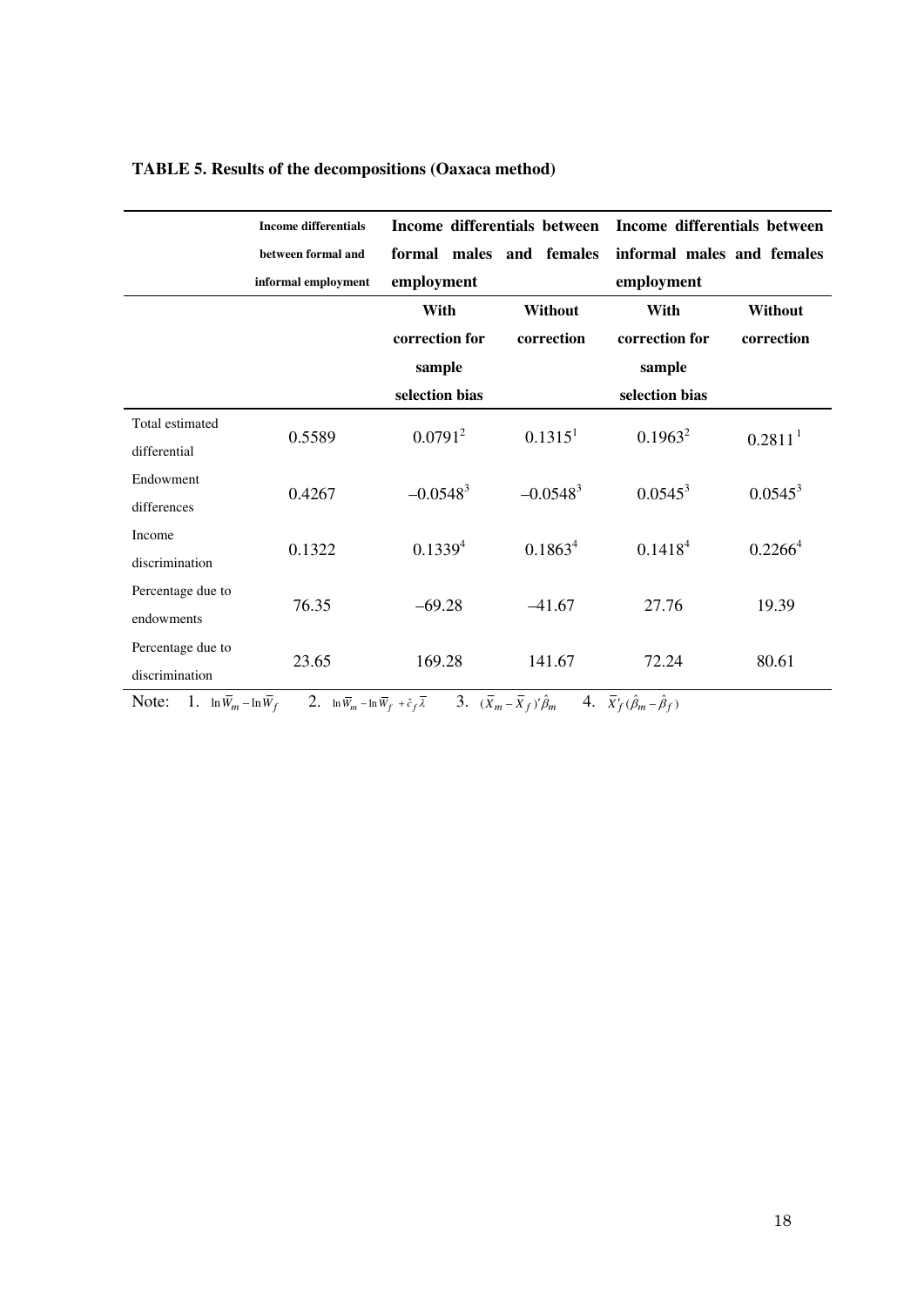|                 |                     | <b>Income differentials</b> | <b>Income differentials</b> |             | <b>Income differentials</b> |             |  |  |
|-----------------|---------------------|-----------------------------|-----------------------------|-------------|-----------------------------|-------------|--|--|
|                 |                     | between formal and          | between formal male and     |             | between informal male       |             |  |  |
|                 | informal employment |                             | female employment           |             | and female employment       |             |  |  |
|                 | explained           | unexplained                 | explained                   | unexplained | explained                   | unexplained |  |  |
| Hourly income   |                     |                             |                             |             |                             |             |  |  |
| differential    | 0.5589              |                             | 0.0791                      |             |                             | 0.1963      |  |  |
| Of which:       | 0.4267              | 0.1322                      | $-0.0548$                   | 0.1339      | 0.0545                      | 0.1418      |  |  |
| Due to:         |                     |                             |                             |             |                             |             |  |  |
| DS1             | 0.0928              | 0.0142                      | $-0.0325$                   | $-0.0828$   | $-0.0307$                   | 0.0395      |  |  |
| DS <sub>2</sub> | 0.0138              | 0.0161                      | $-0.0041$                   | $-0.0204$   | $-0.0032$                   | 0.0029      |  |  |
| DS3             | $-0.0082$           | $-0.0162$                   | 0.0008                      | $-0.0178$   | 0.0019                      | 0.0308      |  |  |
| <b>FOLK</b>     | $-0.0003$           | 0.1562                      | $-0.0010$                   | 0.0632      | 0.0000                      | $-0.0902$   |  |  |
| <b>HUKOU</b>    | 0.0142              | 0.1441                      | $-0.0007$                   | 0.1279      | $-0.0024$                   | 0.2309      |  |  |
| AGE             | 0.1057              | $-0.7136$                   | 0.0902                      | 1.3900      | 0.2210                      | 2.9237      |  |  |
| AGE2            | $-0.0700$           | 0.5237                      | $-0.0780$                   | $-0.9055$   | $-0.2303$                   | $-1.4688$   |  |  |
| <b>MARRIED</b>  | $-0.0004$           | 0.0144                      | 0.0002                      | 0.1328      | 0.0002                      | 0.0017      |  |  |
| <b>SEX</b>      | 0.0278              | $-0.0283$                   |                             |             |                             |             |  |  |
| <b>METRO</b>    | $-0.0034$           | $-0.0250$                   | $-0.0177$                   | $-0.0295$   | 0.0223                      | 0.0334      |  |  |
| EAST            | $-0.0115$           | $-0.0578$                   | $-0.0015$                   | $-0.0110$   | 0.0020                      | $-0.0352$   |  |  |
| <b>TECHN</b>    | 0.0667              | 0.0074                      | $-0.0375$                   | 0.0064      | $-0.0048$                   | 0.0079      |  |  |
| <b>MANAGER</b>  | 0.0278              | 0.0109                      | 0.0163                      | 0.0298      | 0.0058                      | 0.0172      |  |  |
| <b>CRAFT</b>    | 0.0248              | 0.0045                      | $-0.0111$                   | $-0.0222$   | $-0.0052$                   | $-0.0110$   |  |  |
| <b>SEVCL</b>    | 0.0188              | 0.0504                      | 0.0049                      | $-0.0079$   | 0.0809                      | $-0.0927$   |  |  |
| <b>GOVOWN</b>   | 0.1282              | 0.0262                      | 0.0103                      | $-0.0252$   | $-0.0000$                   | $-0.0199$   |  |  |
| <b>COLOWN</b>   | $-0.0002$           | 0.0034                      | 0.0063                      | $-0.0036$   | $-0.0030$                   | 0.0002      |  |  |

## **TABLE 6. Sources of hourly income differentials due to characteristics and discrimination in the corrected sample**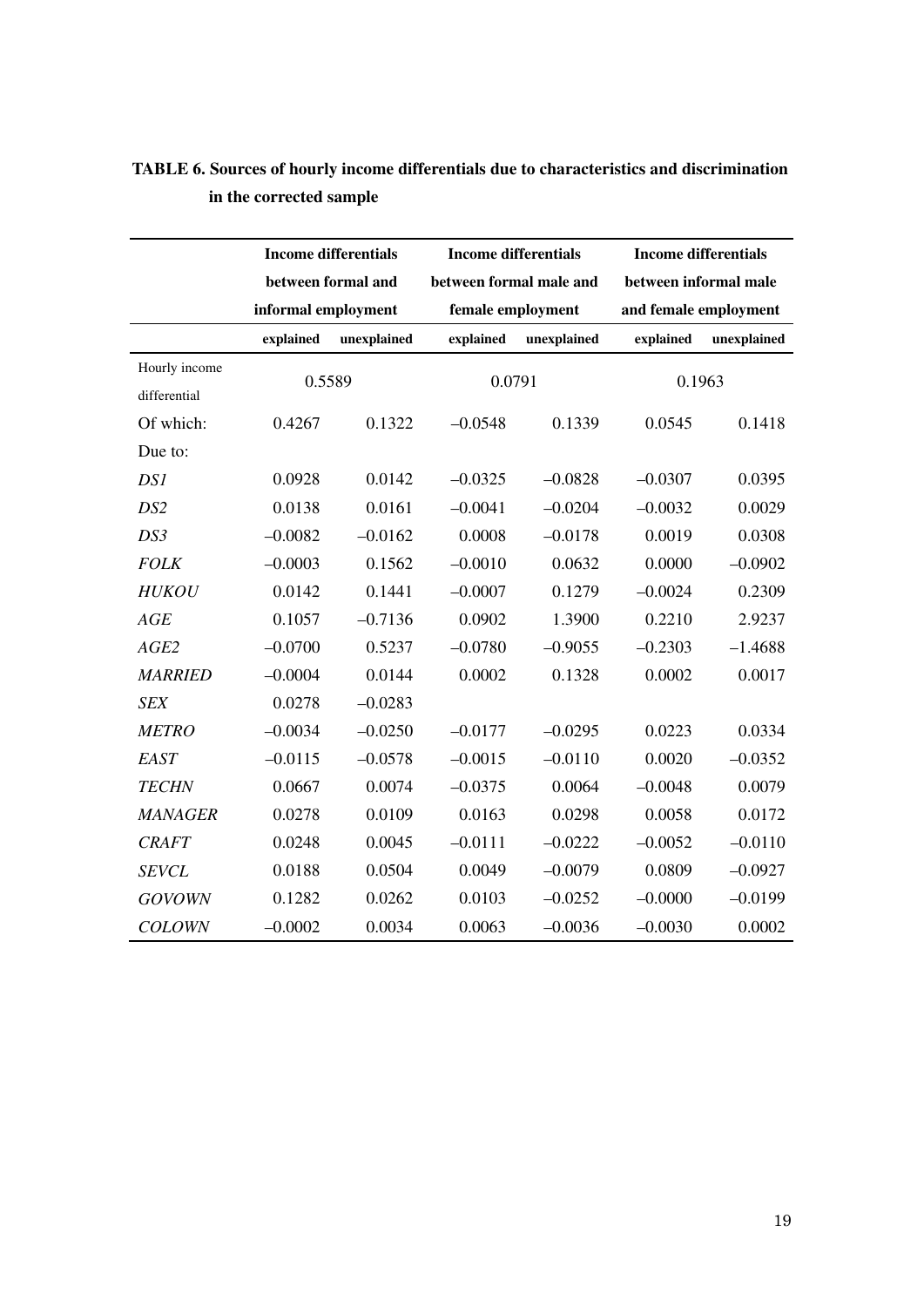| <b>Variable</b> | <b>Definition</b>                                                                         |
|-----------------|-------------------------------------------------------------------------------------------|
| <b>LOGINC</b>   | Natural logarithm of hourly income                                                        |
| DS1             | 1 for professional school (three-year college) or higher, 0 for others                    |
| DS <sub>2</sub> | 1 for technical or vocational degree, 0 for others                                        |
| DS3             | 1 for upper middle school degree, 0 for others                                            |
| <b>FOLK</b>     | 1 for Han, 0 for others                                                                   |
| <b>HUKOU</b>    | 1 for households registered as urban, 0 for households registered as rural                |
| AGE             | Age in years                                                                              |
| AGE2            | Age squared                                                                               |
| <b>MARRIED</b>  | 1 for married, 0 for others                                                               |
| <b>SEX</b>      | 1 for male, 0 for female                                                                  |
| <b>METRO</b>    | 1 for metropolitan, 0 for others                                                          |
| EAST            | 1 for Jiangsu and Shandong, 0 for others                                                  |
| <b>TECHN</b>    | 1 for technicians, 0 for others                                                           |
| <b>MANAGER</b>  | 1 for managers, 0 for others                                                              |
| <b>CRAFT</b>    | 1 for craft workers, 0 for others                                                         |
| <b>SEVCL</b>    | 1 for service workers, 0 for others                                                       |
| <b>GOVOWN</b>   | 1 for workers in government-owned enterprises or organizations, 0 for others              |
| <b>COLOWN</b>   | 1 for workers in collective enterprises, 0 for others                                     |
| RATE            | The share of household members who are younger than 7 years or older than 65 years        |
| <b>OFAMINC</b>  | Income of other family members (in thousands of RMB)                                      |
| $\lambda$       | Inverse of Mill's ratio, predicted from Probit equation using all observations of females |

# **APPENDIX Table A1. Definition of variables**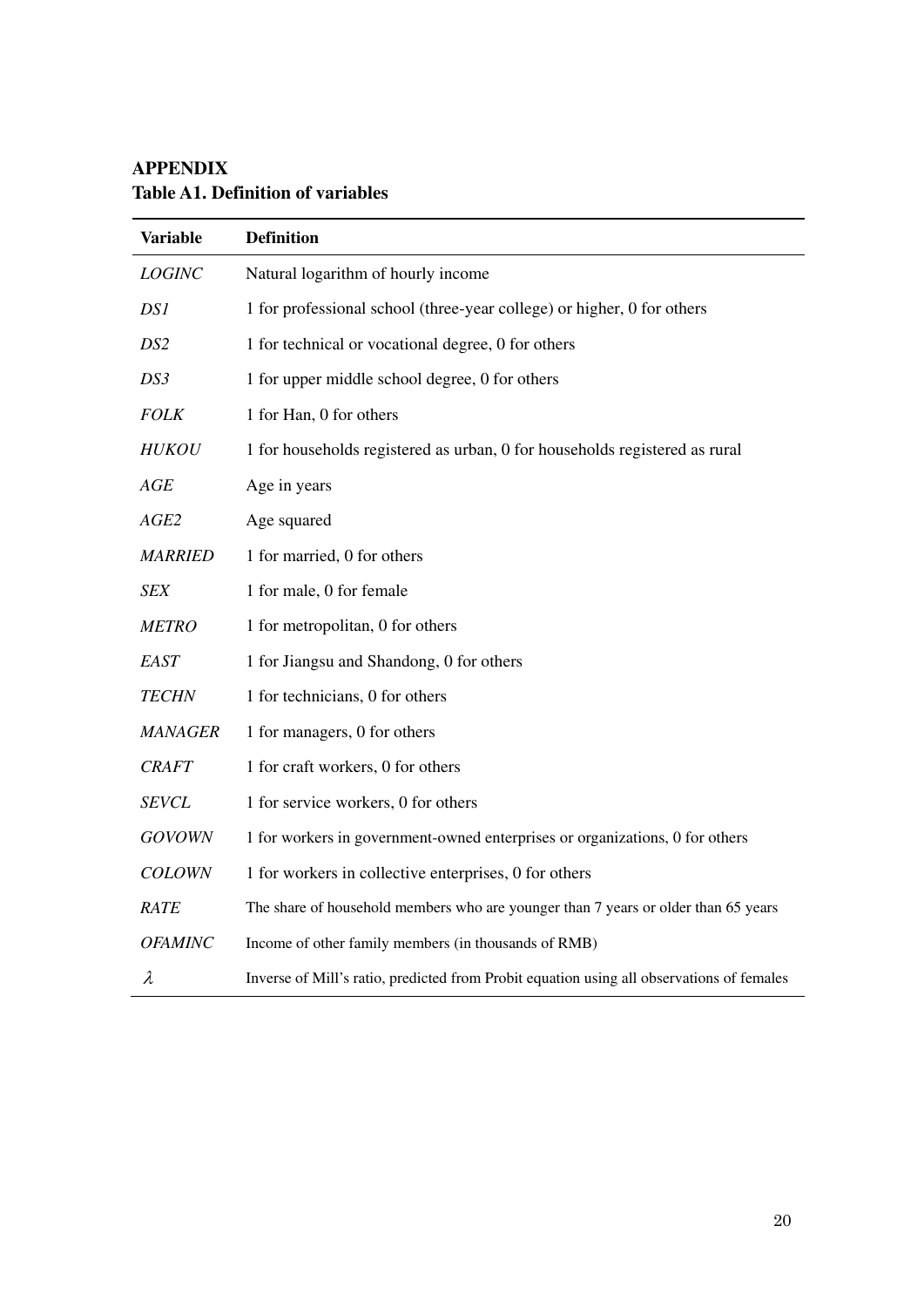|                 | <b>Means and standard deviations</b> |                                  |            |            |            |                 |  |  |
|-----------------|--------------------------------------|----------------------------------|------------|------------|------------|-----------------|--|--|
|                 | Formal                               | <b>Informal</b><br><b>Formal</b> |            |            |            | <b>Informal</b> |  |  |
| <b>Variable</b> | (All)                                | (AII)                            | (Males)    | (Females)  | (Males)    | (Females)       |  |  |
| DS1             | 0.3817                               | 0.1618                           | 0.3461     | 0.4450     | 0.1202     | 0.2034          |  |  |
|                 | (0.4860)                             | (0.3685)                         | (0.4760)   | (0.4974)   | (0.3255)   | (0.4030)        |  |  |
| DS <sub>2</sub> | 0.1777                               | 0.1265                           | 0.1706     | 0.1902     | 0.0966     | 0.1563          |  |  |
|                 | (0.3823)                             | (0.3326)                         | (0.3763)   | (0.3928)   | (0.2957)   | (0.3635)        |  |  |
| DS3             | 0.1601                               | 0.2294                           | 0.1637     | 0.1536     | 0.2339     | 0.2248          |  |  |
|                 | (0.3668)                             | (0.4207)                         | (0.3702)   | (0.3609)   | (0.4238)   | (0.4179)        |  |  |
| <b>FOLK</b>     | 0.9297                               | 0.9400                           | 0.9235     | 0.9407     | 0.9399     | 0.9400          |  |  |
|                 | (0.2558)                             | (0.2377)                         | (0.2659)   | (0.2365)   | (0.2379)   | (0.2377)        |  |  |
| <b>HUKOU</b>    | 0.9322                               | 0.8232                           | 0.9304     | 0.9354     | 0.7876     | 0.8587          |  |  |
|                 | (0.2515)                             | (0.3818)                         | (0.2546)   | (0.2460)   | (0.4095)   | (0.3487)        |  |  |
| AGE             | 41.1450                              | 37.0718                          | 42.2422    | 39.1920    | 38.6631    | 35.4839         |  |  |
|                 | (9.5179)                             | (9.2108)                         | (9.8293)   | (8.6051)   | (9.8245)   | (8.2648)        |  |  |
| AGE2            | 1783.4451                            | 1459.0675                        | 1880.9206  | 1609.9285  | 1591.1481  | 1327.2698       |  |  |
|                 | (766.0038)                           | (694.6279)                       | (801.6919) | (664.0890) | (765.9617) | (587.1323)      |  |  |
| <b>MARRIED</b>  | 0.8939                               | 0.8414                           | 0.8951     | 0.8918     | 0.8348     | 0.8480          |  |  |
|                 | (0.3081)                             | (0.3655)                         | (0.3066)   | (0.3109)   | (0.3718)   | (0.3594)        |  |  |
| <b>SEX</b>      | 0.6403                               | 0.4995                           |            |            |            |                 |  |  |
|                 | (0.4801)                             | (0.5003)                         |            |            |            |                 |  |  |
| <b>METRO</b>    | 0.3685                               | 0.3826                           | 0.3382     | 0.4223     | 0.4142     | 0.3512          |  |  |
|                 | (0.4826)                             | (0.4863)                         | (0.4733)   | (0.4944)   | (0.4931)   | (0.4779)        |  |  |
| EAST            | 0.1576                               | 0.2476                           | 0.1520     | 0.1675     | 0.2511     | 0.2441          |  |  |
|                 | (0.3645)                             | (0.4318)                         | (0.3592)   | (0.3738)   | (0.4341)   | (0.4300)        |  |  |
| <b>TECHN</b>    | 0.2681                               | 0.0525                           | 0.2245     | 0.3456     | 0.0429     | 0.0621          |  |  |
|                 | (0.4431)                             | (0.2232)                         | (0.4175)   | (0.4760)   | (0.2029)   | (0.2416)        |  |  |
| <b>MANAGER</b>  | 0.1375                               | 0.0429                           | 0.1529     | 0.1100     | 0.0558     | 0.0300          |  |  |
|                 | (0.3445)                             | (0.2027)                         | (0.3601)   | (0.3131)   | (0.2298)   | (0.1707)        |  |  |

**Table A2. Means and standard deviations of variables** 

Continued